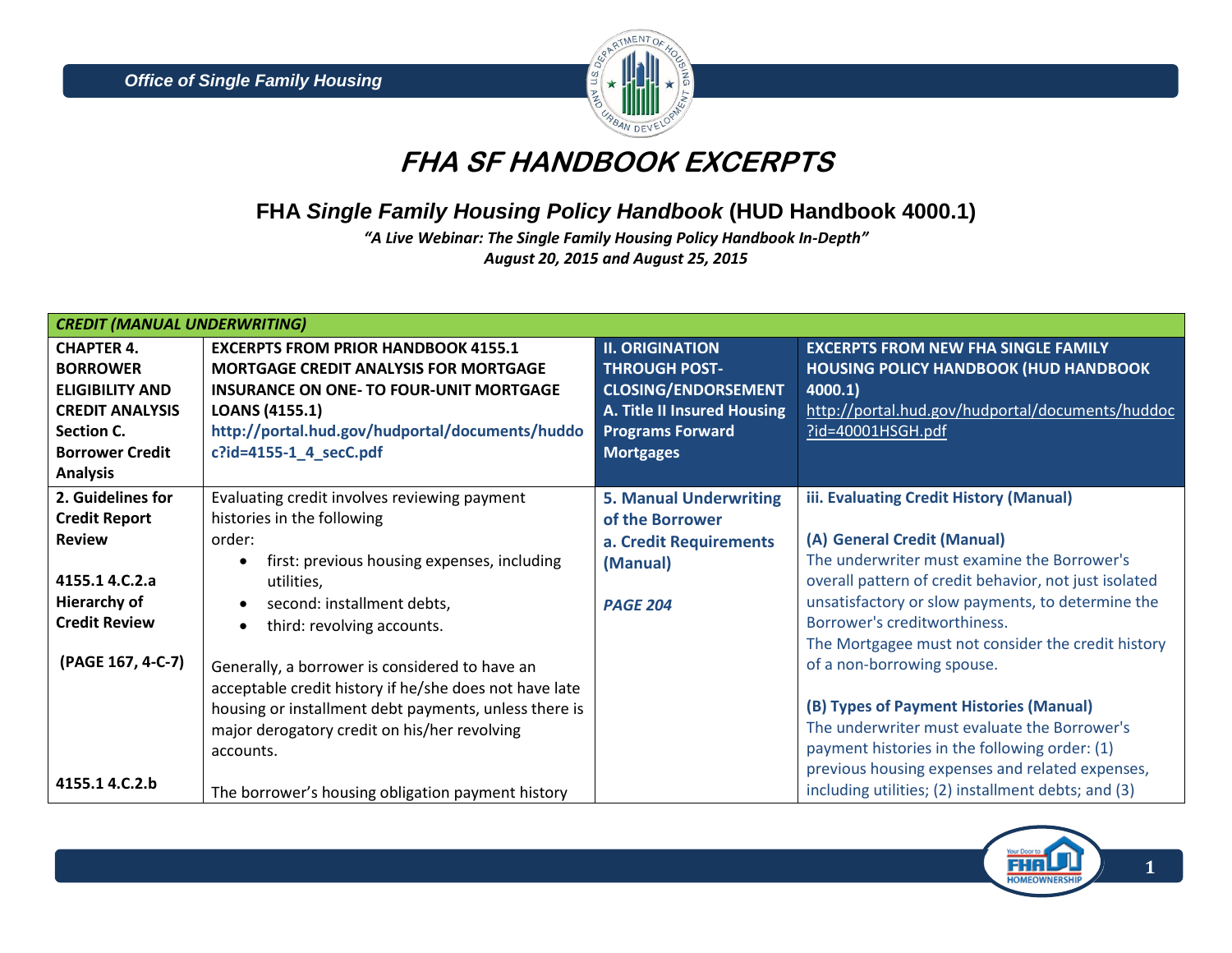

| <b>Reviewing</b>       | holds significant importance when evaluating credit. | revolving accounts.                                  |
|------------------------|------------------------------------------------------|------------------------------------------------------|
| <b>Previous Rental</b> | The lender must determine the borrower's housing     |                                                      |
| or Mortgage            | obligation payment history through the               | (1) Satisfactory Credit                              |
| Payment                | credit report<br>$\bullet$                           |                                                      |
|                        | verification of rent received directly from the      | The underwriter may consider a Borrower to have an   |
| (PAGE 168, 4-C-8)      | landlord (for landlords with no identity-of-         | acceptable payment history if the Borrower has       |
|                        | interest with the borrower)                          | made all housing and installment debt payments on    |
|                        | verification of mortgage received directly           | time for the previous 12 months and has no more      |
|                        | from the mortgage servicer, or                       | than two 30-Day late Mortgage Payments or            |
|                        | review of canceled checks that cover the             | installment payments in the previous 24 months.      |
|                        | most recent 12-month period.                         |                                                      |
|                        |                                                      | The underwriter may approve the Borrower with an     |
|                        | Note: The lender must verify and document the        | acceptable payment history if the Borrower has no    |
|                        | previous 12 months' housing history even if the      | major derogatory credit on revolving accounts in the |
|                        | borrower states he/she was living rent-free.         | previous 12 months.                                  |
|                        |                                                      |                                                      |
|                        | <b>TOTAL Scorecard Accept/Approve Recommendation</b> | Major derogatory credit on revolving accounts must   |
|                        | If the loan receives an Accept/Approve               | include any payments made more than 90 Days after    |
|                        | recommendation from the Technology                   | the due date, or three or more payments more than    |
|                        | Open To Approved Lenders (TOTAL) Scorecard, the      | 60 Days after the due date.                          |
|                        | housing/rental history requirement stated above is   |                                                      |
|                        | waived.                                              | (2) Payment History Requiring Additional Analysis    |
|                        |                                                      |                                                      |
|                        | Reference: For more information on the TOTAL         | If a Borrower's credit history does not reflect      |
|                        | Scorecard recommendations, see the TOTAL             | satisfactory credit as stated above, the Borrower's  |
|                        | <b>Mortgage Scorecard User Guide.</b>                | payment history requires additional analysis.        |
|                        |                                                      |                                                      |
|                        |                                                      | The Mortgagee must analyze the Borrower's            |
|                        |                                                      | delinquent accounts to determine whether late        |
|                        |                                                      | payments were based on a disregard for financial     |
|                        |                                                      | obligations, an inability to manage debt, or         |

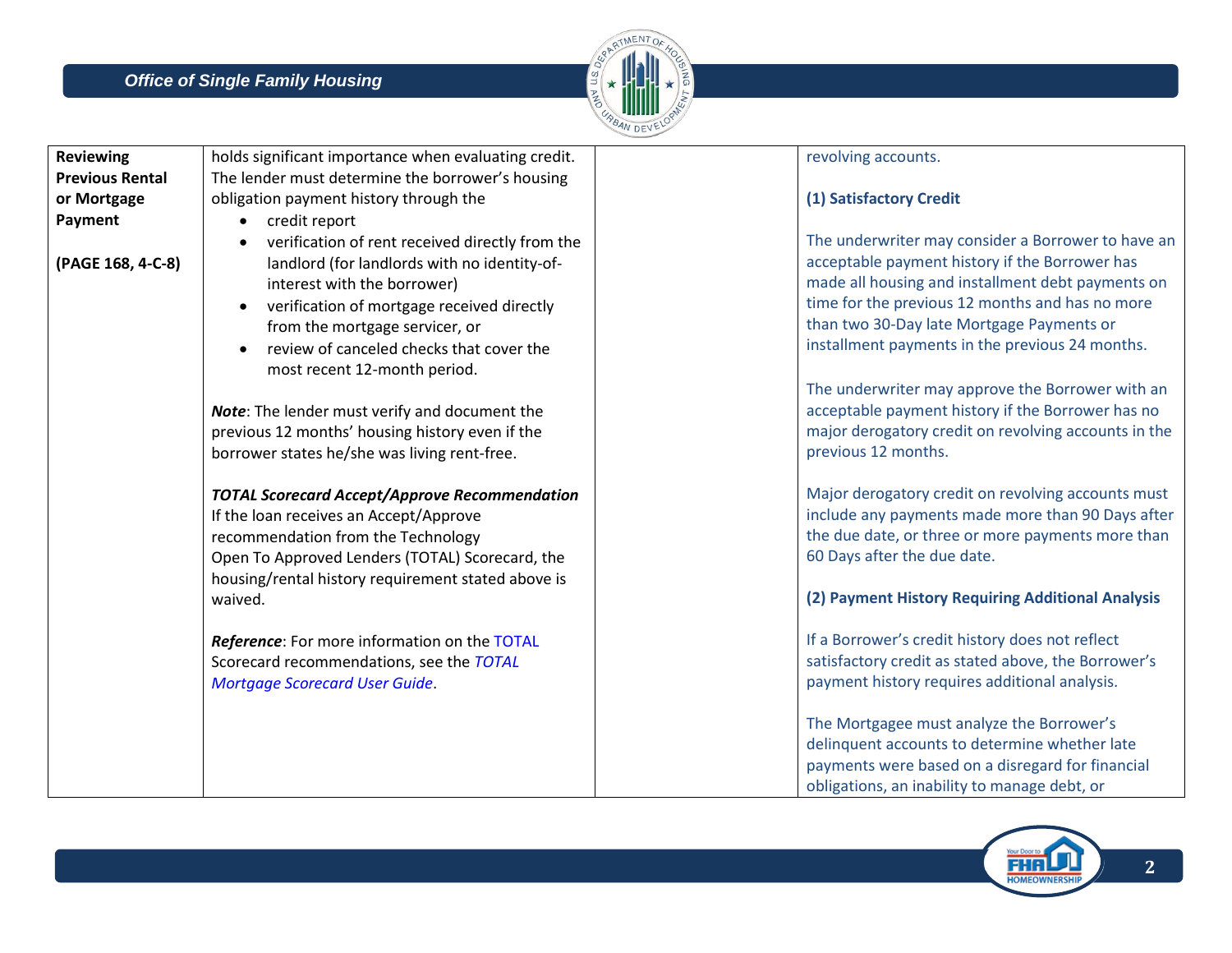

|  |  | extenuating circumstances. The Mortgagee must<br>document this analysis in the mortgage file. Any<br>explanation or documentation of delinquent<br>accounts must be consistent with other information<br>in the file.                                                                        |
|--|--|----------------------------------------------------------------------------------------------------------------------------------------------------------------------------------------------------------------------------------------------------------------------------------------------|
|  |  | The underwriter may only approve a Borrower with<br>a credit history not meeting the satisfactory credit<br>history above if the underwriter has documented the<br>delinquency was related to extenuating<br>circumstances.                                                                  |
|  |  | (C) Payment History on Housing Obligations<br>(Manual)                                                                                                                                                                                                                                       |
|  |  | The Mortgagee must determine the Borrower's<br>Housing Obligation payment history through:<br>• the credit report;                                                                                                                                                                           |
|  |  | verification of rent received directly<br>from the landlord (for landlords with no<br>Identity of Interest with the Borrower);<br>verification of Mortgage received<br>directly from the mortgage servicer; or<br>a review of canceled checks that cover<br>the most recent 12-month period. |
|  |  | The Mortgagee must verify and document the<br>previous 12 months' housing history. For Borrowers<br>who indicate they are living rent-free, the<br>Mortgagee must obtain verification from the<br>property owner where they are residing that the                                            |

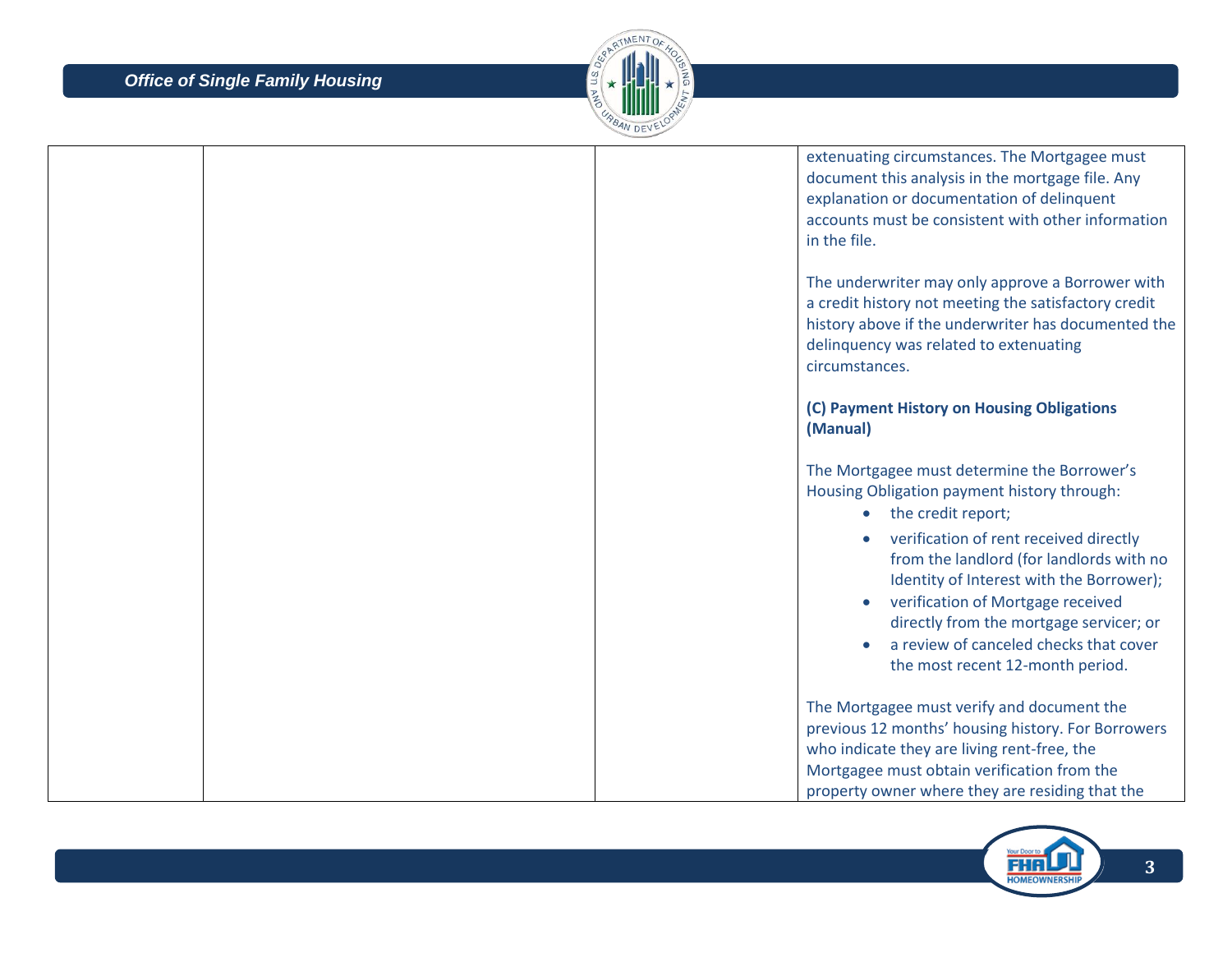

|  | Borrower has been living rent-free and the amount   |
|--|-----------------------------------------------------|
|  | of time the Borrower has been living rent free.     |
|  |                                                     |
|  | A Mortgage that has been modified must utilize the  |
|  | payment history in accordance with the modification |
|  | agreement for the time period of modification in    |
|  | determining late housing payments.                  |

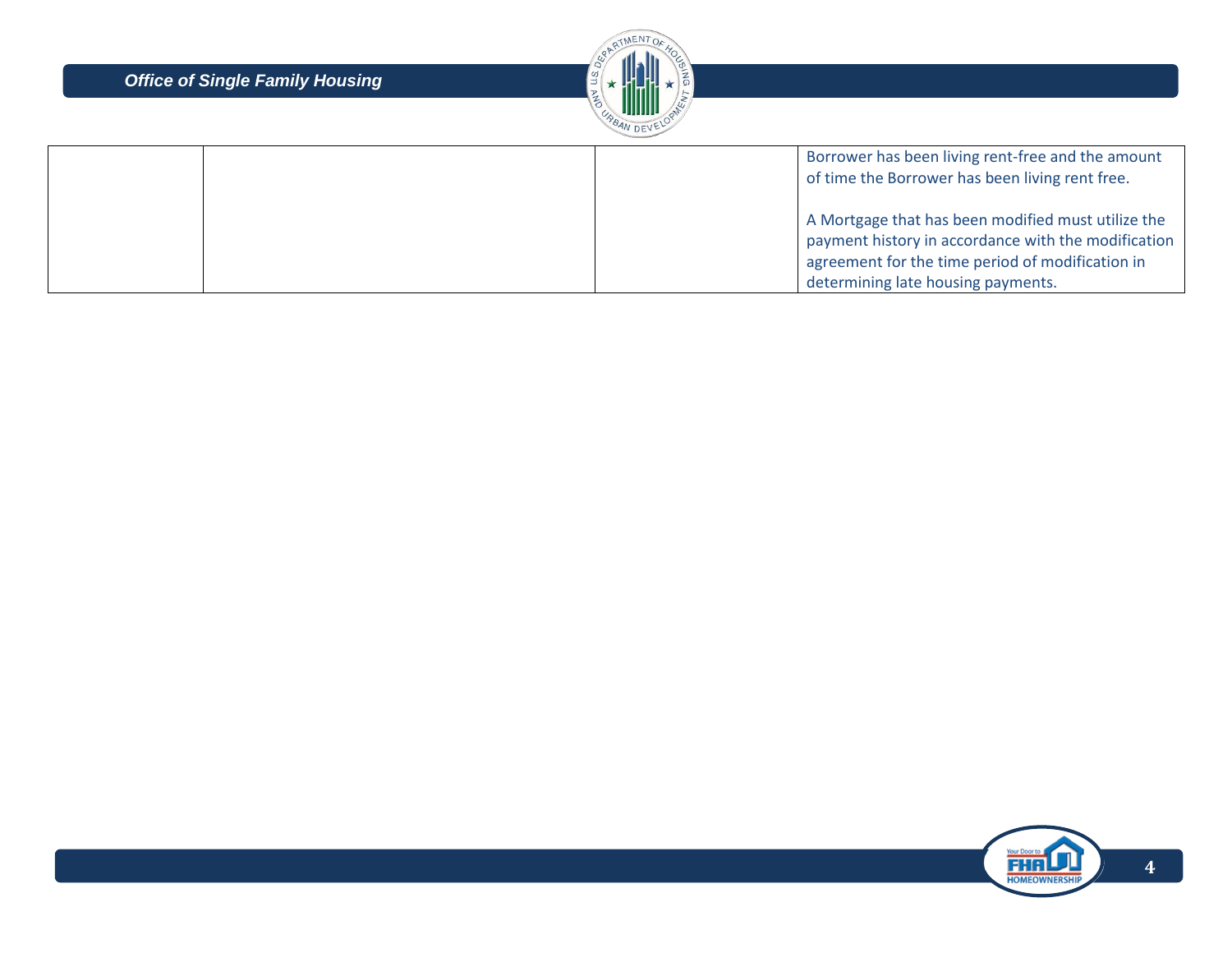

| <b>CHAPTER 4.</b><br><b>EXCERPTS FROM PRIOR HANDBOOK 4155.1</b><br><b>BORROWER</b><br><b>MORTGAGE CREDIT ANALYSIS FOR MORTGAGE</b><br><b>ELIGIBILITY AND</b><br><b>INSURANCE ON ONE- TO FOUR-UNIT MORTGAGE</b><br><b>CREDIT ANALYSIS</b><br><b>LOANS (4155.1)</b><br>http://portal.hud.gov/hudportal/documents/huddo<br><b>Section C.</b><br>c?id=4155-1 4 secC.pdf<br><b>Borrower Credit</b> | <b>II. ORIGINATION</b><br><b>EXCERPTS FROM NEW FHA SINGLE FAMILY</b><br><b>THROUGH POST-</b><br><b>HOUSING POLICY HANDBOOK (HUD HANDBOOK</b><br><b>CLOSING/ENDORSEMENT</b><br>4000.1)<br>http://portal.hud.gov/hudportal/documents/huddoc<br>A. Title II Insured Housing<br><b>Programs Forward</b><br>?id=40001HSGH.pdf<br><b>Mortgages</b> |
|-----------------------------------------------------------------------------------------------------------------------------------------------------------------------------------------------------------------------------------------------------------------------------------------------------------------------------------------------------------------------------------------------|----------------------------------------------------------------------------------------------------------------------------------------------------------------------------------------------------------------------------------------------------------------------------------------------------------------------------------------------|
|                                                                                                                                                                                                                                                                                                                                                                                               |                                                                                                                                                                                                                                                                                                                                              |
|                                                                                                                                                                                                                                                                                                                                                                                               |                                                                                                                                                                                                                                                                                                                                              |
|                                                                                                                                                                                                                                                                                                                                                                                               |                                                                                                                                                                                                                                                                                                                                              |
|                                                                                                                                                                                                                                                                                                                                                                                               |                                                                                                                                                                                                                                                                                                                                              |
|                                                                                                                                                                                                                                                                                                                                                                                               |                                                                                                                                                                                                                                                                                                                                              |
|                                                                                                                                                                                                                                                                                                                                                                                               |                                                                                                                                                                                                                                                                                                                                              |
| <b>Analysis</b>                                                                                                                                                                                                                                                                                                                                                                               |                                                                                                                                                                                                                                                                                                                                              |
| 6. Borrower<br>This topic contains information on borrower                                                                                                                                                                                                                                                                                                                                    | 4. Underwriting the<br>(G) Deferred Obligations (TOTAL)                                                                                                                                                                                                                                                                                      |
| Liabilities:<br>projected obligations, and                                                                                                                                                                                                                                                                                                                                                    | <b>Borrower Using the</b><br>(1) Definition                                                                                                                                                                                                                                                                                                  |
| Projected<br>obligations not considered debt.                                                                                                                                                                                                                                                                                                                                                 | <b>TOTAL Mortgage</b>                                                                                                                                                                                                                                                                                                                        |
| <b>Obligations and</b>                                                                                                                                                                                                                                                                                                                                                                        | <b>Scorecard (TOTAL)</b><br>Deferred Obligations refer to liabilities that have                                                                                                                                                                                                                                                              |
| <b>Obligations Not</b>                                                                                                                                                                                                                                                                                                                                                                        | been incurred but where payment is deferred or has<br><b>b. Credit Requirements</b>                                                                                                                                                                                                                                                          |
| <b>Considered Debt</b><br>(TOTAL)                                                                                                                                                                                                                                                                                                                                                             | not yet commenced, including accounts in                                                                                                                                                                                                                                                                                                     |
|                                                                                                                                                                                                                                                                                                                                                                                               | iv. Evaluating Liabilities<br>forbearance.                                                                                                                                                                                                                                                                                                   |
| Introduction                                                                                                                                                                                                                                                                                                                                                                                  | and Debts (TOTAL)                                                                                                                                                                                                                                                                                                                            |
|                                                                                                                                                                                                                                                                                                                                                                                               | (2) Standard                                                                                                                                                                                                                                                                                                                                 |
| Debt payments such as a student loan or balloon note<br><b>PAGE 142</b><br>4.C.6.a                                                                                                                                                                                                                                                                                                            |                                                                                                                                                                                                                                                                                                                                              |
| Projected<br>scheduled to begin or come due within 12 months of                                                                                                                                                                                                                                                                                                                               | The Mortgagee must include deferred obligations in                                                                                                                                                                                                                                                                                           |
| the mortgage loan closing must be included by the<br><b>Obligations</b>                                                                                                                                                                                                                                                                                                                       | the Borrower's liabilities.                                                                                                                                                                                                                                                                                                                  |
| lender as anticipated monthly obligations during the                                                                                                                                                                                                                                                                                                                                          |                                                                                                                                                                                                                                                                                                                                              |
| (PAGE 183, 4-C-23)<br>underwriting analysis.                                                                                                                                                                                                                                                                                                                                                  | (3) Required Documentation                                                                                                                                                                                                                                                                                                                   |
|                                                                                                                                                                                                                                                                                                                                                                                               |                                                                                                                                                                                                                                                                                                                                              |
| Debt payments do not have to be classified as<br>projected obligations if the borrower provides<br>written evidence that the debt will be deferred to a<br>period outside the 12-month timeframe.                                                                                                                                                                                             | The Mortgagee must obtain written documentation<br>of the deferral of the liability from the creditor and<br>evidence of the outstanding balance and terms of<br>the deferred liability. The Mortgagee must obtain<br>evidence of the anticipated monthly payment<br>obligation, if available.                                               |

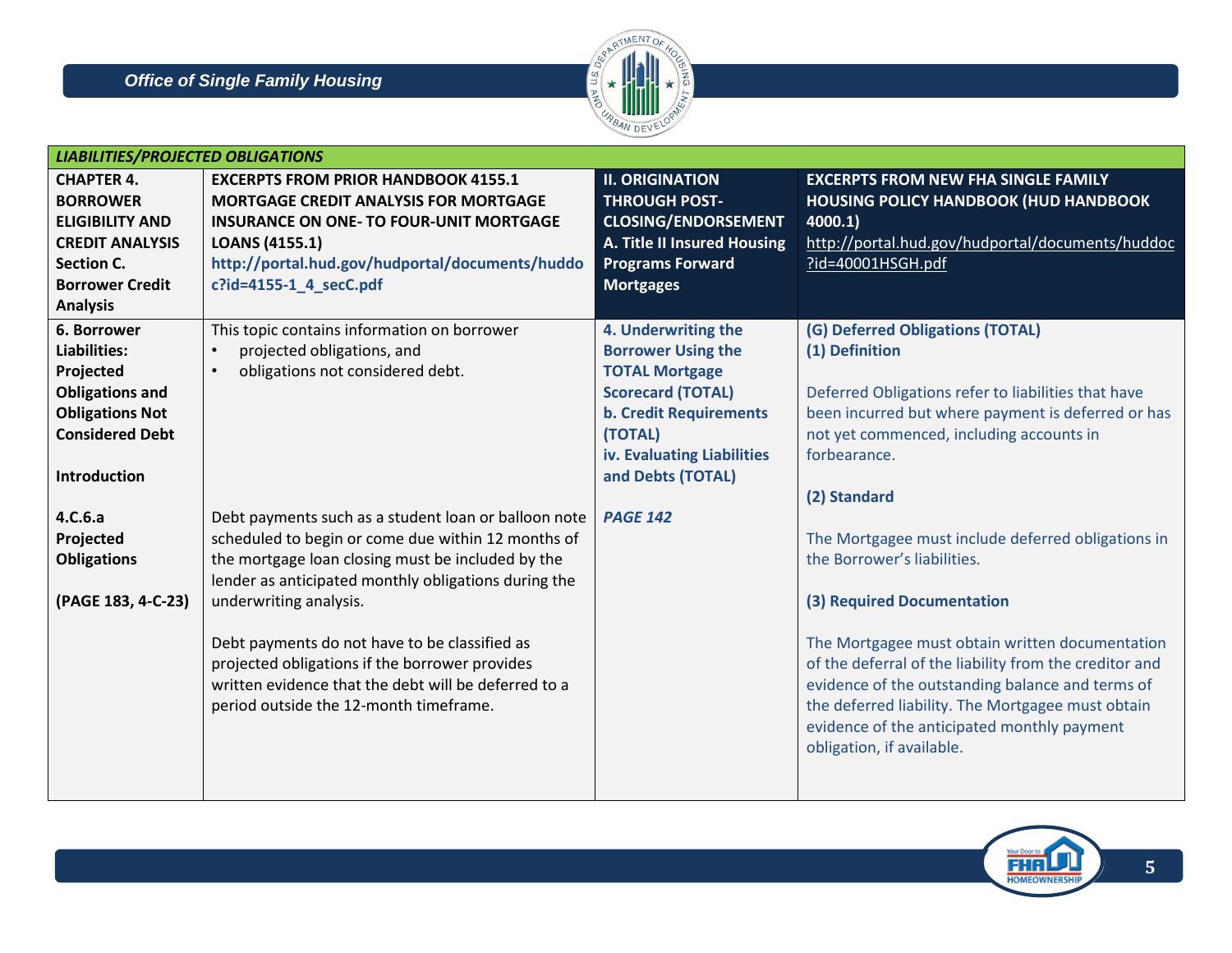

|                             |                                                       |                                                  | (4) Calculation of Monthly Obligation<br>The Mortgagee must use the actual monthly<br>payment to be paid on a deferred liability, whenever                                                               |
|-----------------------------|-------------------------------------------------------|--------------------------------------------------|----------------------------------------------------------------------------------------------------------------------------------------------------------------------------------------------------------|
|                             |                                                       |                                                  | available.                                                                                                                                                                                               |
|                             |                                                       |                                                  | If the actual monthly payment is not available for<br>installment debt, the Mortgagee must utilize the<br>terms of the debt or 5 percent of the outstanding<br>balance to establish the monthly payment. |
|                             |                                                       |                                                  | For a student loan, if the actual monthly payment is<br>zero or is not available, the Mortgagee must utilize 2<br>percent of the outstanding balance to establish the<br>monthly payment.                |
|                             |                                                       | <b>5. Manual Underwriting</b><br>of the Borrower | <b>PREVIOUSLY REFERENCED</b>                                                                                                                                                                             |
| 4. Borrower<br>Liabilities: | This topic contains information on the borrower's     | 4. Underwriting the<br><b>Borrower Using the</b> | (H) Installment Loans (TOTAL)<br>(1) Definition                                                                                                                                                          |
| <b>Recurring</b>            | recurring obligations,<br>including                   | <b>TOTAL Mortgage</b>                            |                                                                                                                                                                                                          |
| <b>Obligations</b>          | types of recurring obligations<br>$\bullet$           | <b>Scorecard (TOTAL)</b>                         | Installment Loans refer to loans, not secured by real                                                                                                                                                    |
| <b>Introduction</b>         | recurring obligations in debt-to-income ratio         | <b>b. Credit Requirements</b><br>(TOTAL)         | estate, that require the periodic payment of P&I. A<br>loan secured by an interest in a timeshare must be                                                                                                |
|                             | calculation<br>revolving account minimum monthly      | iv. Evaluating Liabilities                       | considered an Installment Loan.                                                                                                                                                                          |
|                             | payment, and                                          | and Debts (TOTAL)                                | (2) Standard                                                                                                                                                                                             |
|                             | alimony payments in qualifying ratio<br>calculations. | <b>PAGE 144</b>                                  | The Mortgagee must include the monthly payment<br>shown on the credit report, loan agreement or                                                                                                          |

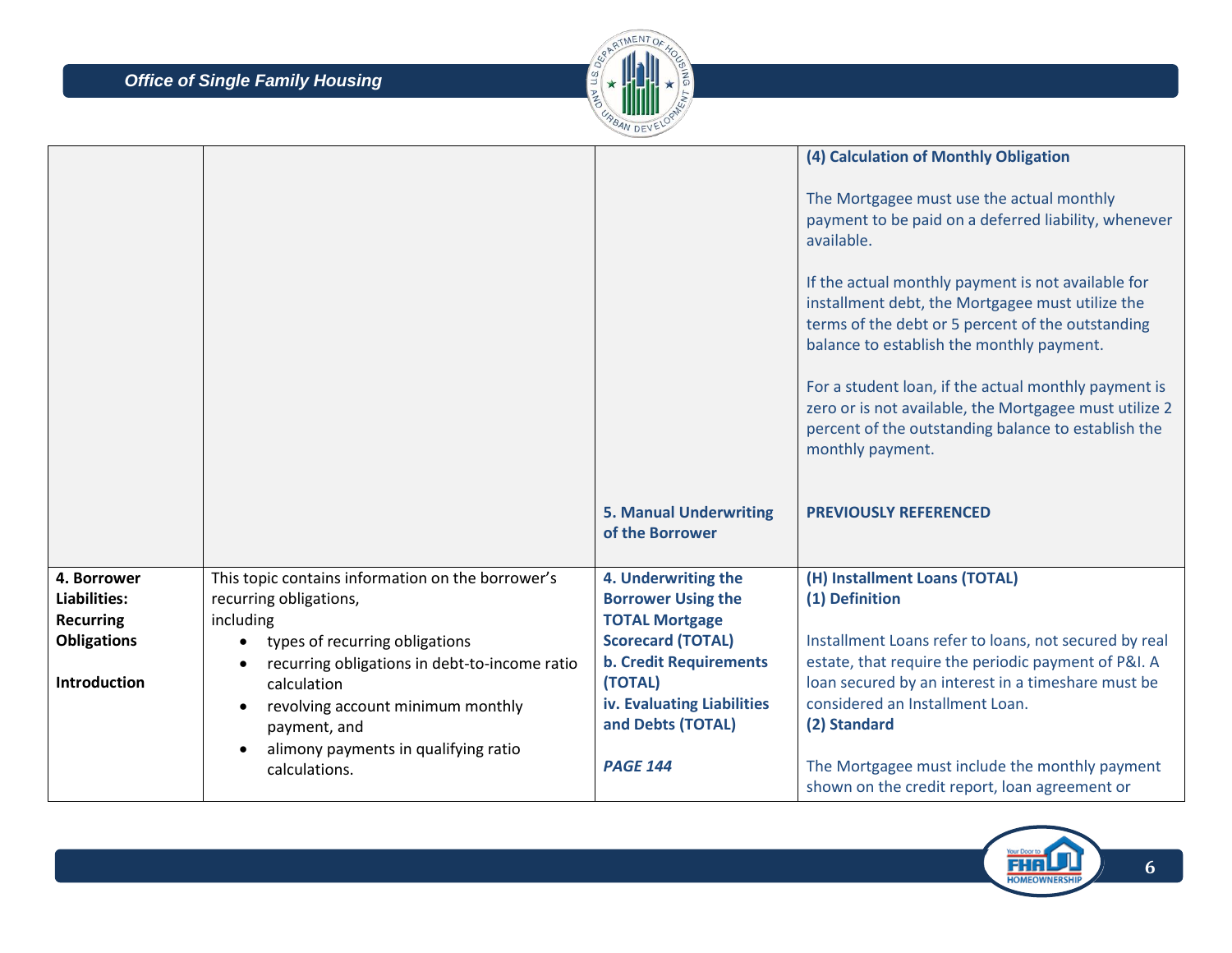

| 4.C.4.a<br><b>Types of</b><br><b>Recurring</b><br><b>Obligations</b><br>(PAGE 178, 4-C-18)                                  | Recurring obligations include<br>all installment loans<br>revolving charge accounts<br>real estate loans<br>alimony<br>$\bullet$<br>child support, and<br>other continuing obligations.<br>$\bullet$                                                                                                                                                                                                                                                                                                                           | payment statement to calculate the Borrower's<br>debts.<br>If the credit report does not include a monthly<br>payment for the loan, the Mortgagee must use the<br>amount of the monthly payment shown in the loan<br>agreement or payment statement and enter it into<br><b>TOTAL Mortgage Scorecard.</b>                                                                                                                                                                                                          |
|-----------------------------------------------------------------------------------------------------------------------------|--------------------------------------------------------------------------------------------------------------------------------------------------------------------------------------------------------------------------------------------------------------------------------------------------------------------------------------------------------------------------------------------------------------------------------------------------------------------------------------------------------------------------------|--------------------------------------------------------------------------------------------------------------------------------------------------------------------------------------------------------------------------------------------------------------------------------------------------------------------------------------------------------------------------------------------------------------------------------------------------------------------------------------------------------------------|
| 4.C.4.b<br><b>Recurring</b><br><b>Obligations in</b><br>Debt to Income<br>Ratio<br><b>Calculation</b><br>(PAGE 179, 4-C-19) | When computing the debt-to-income (DTI) ratio, the<br>lender must include the<br>following recurring obligations:<br>monthly housing expense, and<br>additional recurring charges extending ten<br>months or more, such as<br>payments on installment accounts<br>$\bullet$<br>child support or separate maintenance<br>payments<br>revolving accounts, and<br>alimony.                                                                                                                                                        | (3) Required Documentation<br>If the monthly payment shown on the credit report<br>is utilized to calculate the monthly debts, no further<br>documentation is required.<br>If the credit report does not include a monthly<br>payment for the loan, or the payment reported on<br>the credit report is greater than the payment on the<br>loan agreement or payment statement, the<br>Mortgagee must obtain a copy of the loan<br>agreement or payment statement documenting the<br>amount of the monthly payment. |
|                                                                                                                             | Debts lasting less than ten months must be included<br>if the amount of the debt will affect the borrower's<br>ability to pay the mortgage during the months<br>immediately after loan closing, especially if the<br>borrower will have limited or no cash assets after<br>loan closing.<br>Note: Monthly payments on revolving or open-ended<br>accounts, regardless of their balances, are counted as<br>liabilities for qualifying purposes even if the accounts<br>appear likely to be paid off within ten months or less. |                                                                                                                                                                                                                                                                                                                                                                                                                                                                                                                    |

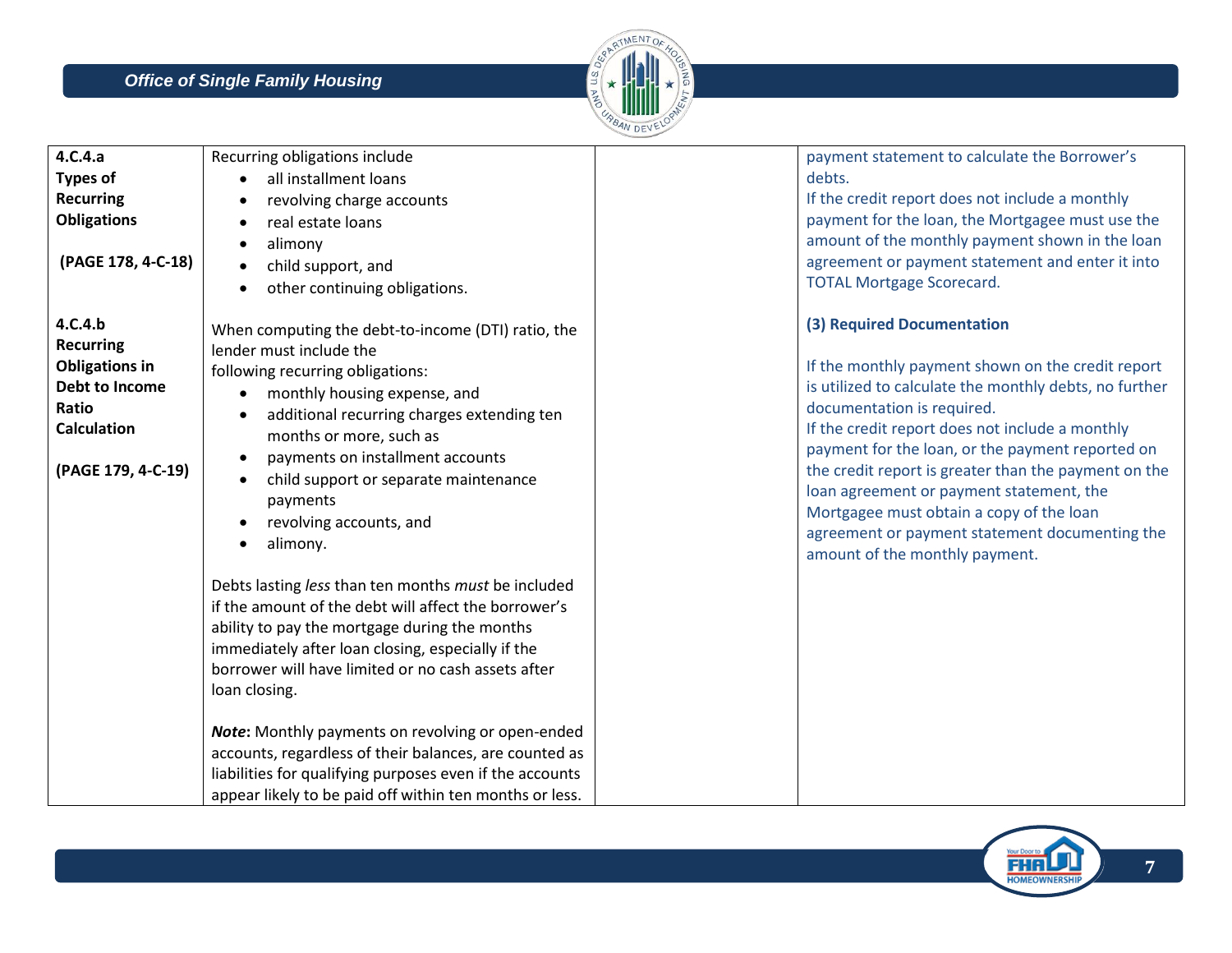

| <b>EMPLOYMENT</b>                                                                                                                                                                                                                                                   |                                                                                                                                                                                                                                                                                                                                                                                                                                                                                                     |                                                                                                                                                                                                                                                                                                                        |                                                                                                                                                                                                                                                                                                                                                                                                                                                                                                                                                                 |
|---------------------------------------------------------------------------------------------------------------------------------------------------------------------------------------------------------------------------------------------------------------------|-----------------------------------------------------------------------------------------------------------------------------------------------------------------------------------------------------------------------------------------------------------------------------------------------------------------------------------------------------------------------------------------------------------------------------------------------------------------------------------------------------|------------------------------------------------------------------------------------------------------------------------------------------------------------------------------------------------------------------------------------------------------------------------------------------------------------------------|-----------------------------------------------------------------------------------------------------------------------------------------------------------------------------------------------------------------------------------------------------------------------------------------------------------------------------------------------------------------------------------------------------------------------------------------------------------------------------------------------------------------------------------------------------------------|
| <b>CHAPTER 1.</b><br><b>UNDERWRITING</b><br><b>REVIEW</b><br><b>Section B.</b><br><b>Documentation</b><br><b>Requirements</b>                                                                                                                                       | <b>EXCERPTS FROM PRIOR HANDBOOK 4155.1</b><br><b>MORTGAGE CREDIT ANALYSIS FOR MORTGAGE</b><br><b>INSURANCE ON ONE- TO FOUR-UNIT MORTGAGE</b><br>LOANS (4155.1)<br>http://portal.hud.gov/hudportal/documents/hudd<br>oc?id=4155-1_1_secB.pdf                                                                                                                                                                                                                                                         | <b>II. ORIGINATION</b><br><b>THROUGH POST-</b><br><b>CLOSING/ENDORSEMENT</b><br>A. Title II Insured Housing<br><b>Programs Forward</b><br><b>Mortgages</b>                                                                                                                                                             | <b>EXCERPTS FROM NEW FHA SINGLE FAMILY</b><br><b>HOUSING POLICY HANDBOOK (HUD HANDBOOK</b><br>4000.1)<br>http://portal.hud.gov/hudportal/documents/huddoc<br>?id=40001HSGH.pdf                                                                                                                                                                                                                                                                                                                                                                                  |
| 2. Required<br><b>Documents for</b><br><b>Mortgage Credit</b><br>Analysis, Continued<br>4155.1 1.B.2.f<br><b>TOTAL Scorecard</b><br>Accept/Approve<br>and Refer Feedback<br><b>Certificate for</b><br><b>Employment</b><br><b>Verification</b><br>(PAGE 38, 1-B-17) | <b>Total Recommendation</b><br><b>Borrower Not Employed with Same Employer AND</b><br><b>Has Employment Gap:</b><br>If the borrower was not employed with the same<br>employer for the previous two years, and has an<br>employment gap of 30 days or greater, he/she must<br>provide a written explanation for the employment<br>gap.<br>References: For information on the TOTAL<br>Scorecard, see<br>HUD 4155.1 6.A.1, and<br>$\bullet$<br>the TOTAL Mortgage Scorecard User Guide.<br>$\bullet$ | 4. Underwriting the<br><b>Borrower Using the</b><br><b>TOTAL Mortgage</b><br><b>Scorecard (TOTAL)</b><br>c. Income Requirements<br>(TOTAL)<br>xi. Additional Required<br><b>Analysis of Stability of</b><br><b>Employment Income</b><br>(TOTAL)<br><b>PAGE 156</b><br><b>5. Manual Underwriting</b><br>of the Borrower | (B) Addressing Gaps in Employment<br>For Borrowers with gaps in employment of six<br>months or more (an extended absence), the<br>Mortgagee may consider the Borrower's current<br>income as Effective Income if it can verify and<br>document that:<br>the Borrower has been employed in the<br>$\bullet$<br>current job for at least six months at the<br>time of case number assignment; and<br>a two year work history prior to the<br>absence from employment using<br>standard or alternative employment<br>verification.<br><b>PREVIOUSLY REFERENCED</b> |

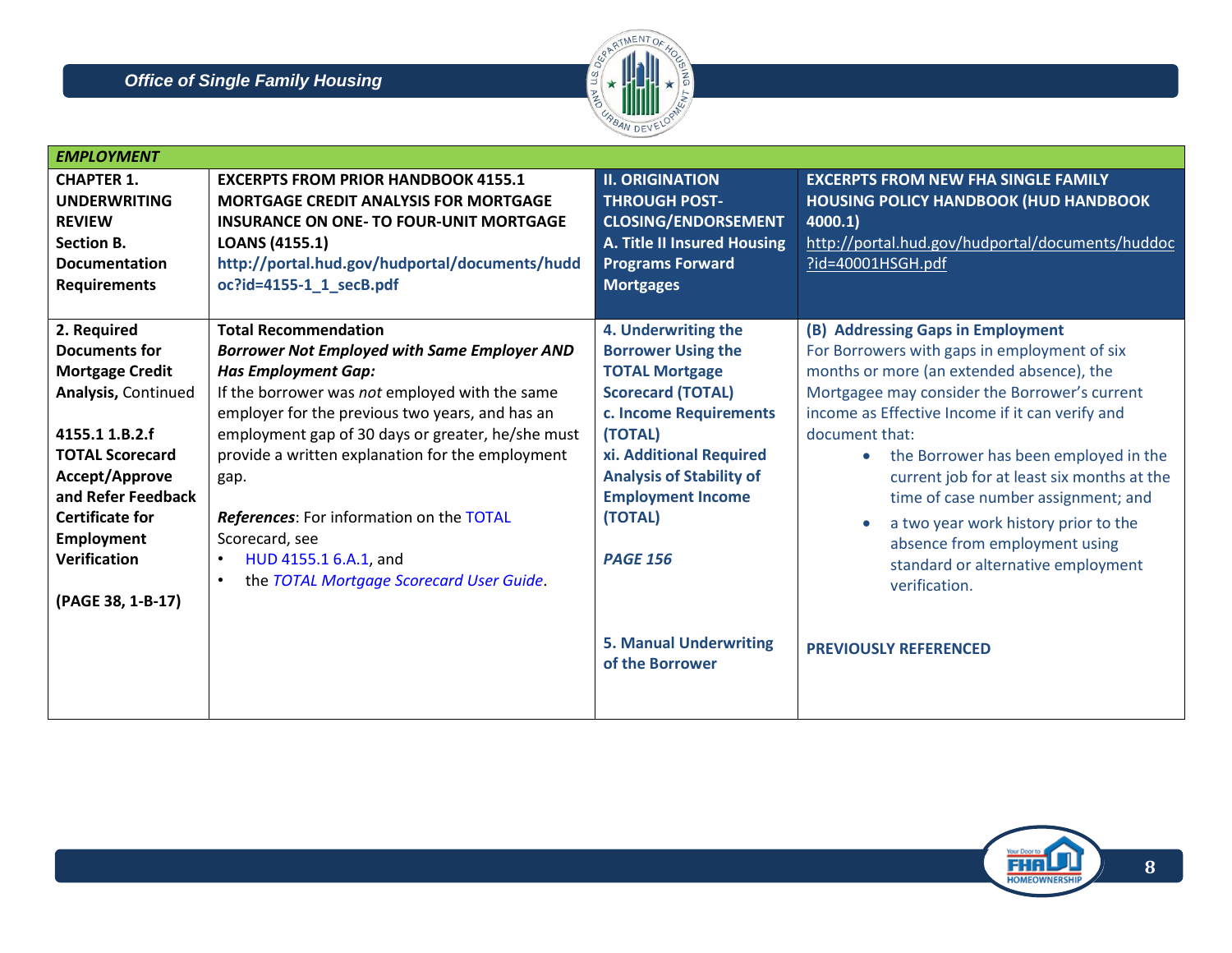

|                                                                                                                                                                                                        | RENTAL INCOME CALCULATION/DOCUMENTATION                                                                                                                                                                                                                                                                                                                                                                                                                                                                                                                                                                                              |                                                                                                                                                                                                                           |                                                                                                                                                                                                                                                                                                                                                                                                                                                                                                                                                                                                                          |  |
|--------------------------------------------------------------------------------------------------------------------------------------------------------------------------------------------------------|--------------------------------------------------------------------------------------------------------------------------------------------------------------------------------------------------------------------------------------------------------------------------------------------------------------------------------------------------------------------------------------------------------------------------------------------------------------------------------------------------------------------------------------------------------------------------------------------------------------------------------------|---------------------------------------------------------------------------------------------------------------------------------------------------------------------------------------------------------------------------|--------------------------------------------------------------------------------------------------------------------------------------------------------------------------------------------------------------------------------------------------------------------------------------------------------------------------------------------------------------------------------------------------------------------------------------------------------------------------------------------------------------------------------------------------------------------------------------------------------------------------|--|
| <b>CHAPTER 4.</b><br><b>BORROWER</b><br><b>ELIGIBILITY AND</b><br><b>CREDIT ANALYSIS</b><br><b>Section E. Non-</b><br><b>Employment</b><br><b>Related Borrower</b><br><b>Income</b><br><b>Overview</b> | <b>EXCERPTS FROM PRIOR HANDBOOK 4155.1</b><br><b>MORTGAGE CREDIT ANALYSIS FOR MORTGAGE</b><br><b>INSURANCE ON ONE- TO FOUR-UNIT MORTGAGE</b><br><b>LOANS (4155.1)</b><br>http://portal.hud.gov/hudportal/documents/hudd<br>oc?id=4155-1_4_secE.pdf                                                                                                                                                                                                                                                                                                                                                                                   | <b>II. ORIGINATION</b><br><b>THROUGH POST-</b><br><b>CLOSING/ENDORSEMENT</b><br><b>A. Title II Insured Housing</b><br><b>Programs Forward</b><br><b>Mortgages</b>                                                         | <b>EXCERPTS FROM NEW FHA SINGLE FAMILY</b><br><b>HOUSING POLICY HANDBOOK (HUD HANDBOOK</b><br>4000.1)<br>http://portal.hud.gov/hudportal/documents/huddoc<br>?id=40001HSGH.pdf                                                                                                                                                                                                                                                                                                                                                                                                                                           |  |
| 4. Rental Income<br><b>Introduction</b><br>(PAGES 216-220<br>$4-E-10-14)$                                                                                                                              | This topic contains information on analyzing rental<br>income, including<br>analyzing the stability of rental income<br>rental income from borrower-occupied<br>$\bullet$<br>property<br>income from roommates<br>$\bullet$<br>documentation required to verify rental<br>$\bullet$<br>income<br>analyzing IRS Form 1040 Schedule E using<br>$\bullet$<br>current leases to analyze rental income<br>the exclusion of rental income from a<br>$\bullet$<br>property being vacated by the borrower,<br>and<br>exceptions to the exclusion of rental income<br>$\bullet$<br>from a principal residence being vacated by<br>a borrower. | 4. Underwriting the<br><b>Borrower Using the</b><br><b>TOTAL Mortgage</b><br><b>Scorecard (TOTAL)</b><br>c. Income Requirements<br>(TOTAL)<br>xii. Other Sources of<br><b>Effective Income (TOTAL)</b><br><b>PAGE 164</b> | (I) Rental Income (TOTAL)<br>(1) Definition<br>Rental Income refers to income received or to be<br>received from the subject Property or other real<br>estate holdings.<br>(2) Rental Income Received from the Subject<br><b>Property (TOTAL)</b><br>(a) Standard<br>The Mortgagee may consider Rental Income from<br>existing and prospective tenants if documented in<br>accordance with the following requirements.<br>Rental Income from the subject Property may be<br>considered Effective Income when the Property is a<br>two- to four-unit dwelling, or an acceptable one- to<br>four-unit Investment Property. |  |
| 4.E.4.a<br><b>Analyzing the</b><br><b>Stability of Rental</b>                                                                                                                                          | Rent received for properties owned by the borrower<br>is acceptable income for<br>qualifying as long as the lender can document the                                                                                                                                                                                                                                                                                                                                                                                                                                                                                                  |                                                                                                                                                                                                                           | (b) Required Documentation<br>Documentation varies depending upon the length of                                                                                                                                                                                                                                                                                                                                                                                                                                                                                                                                          |  |

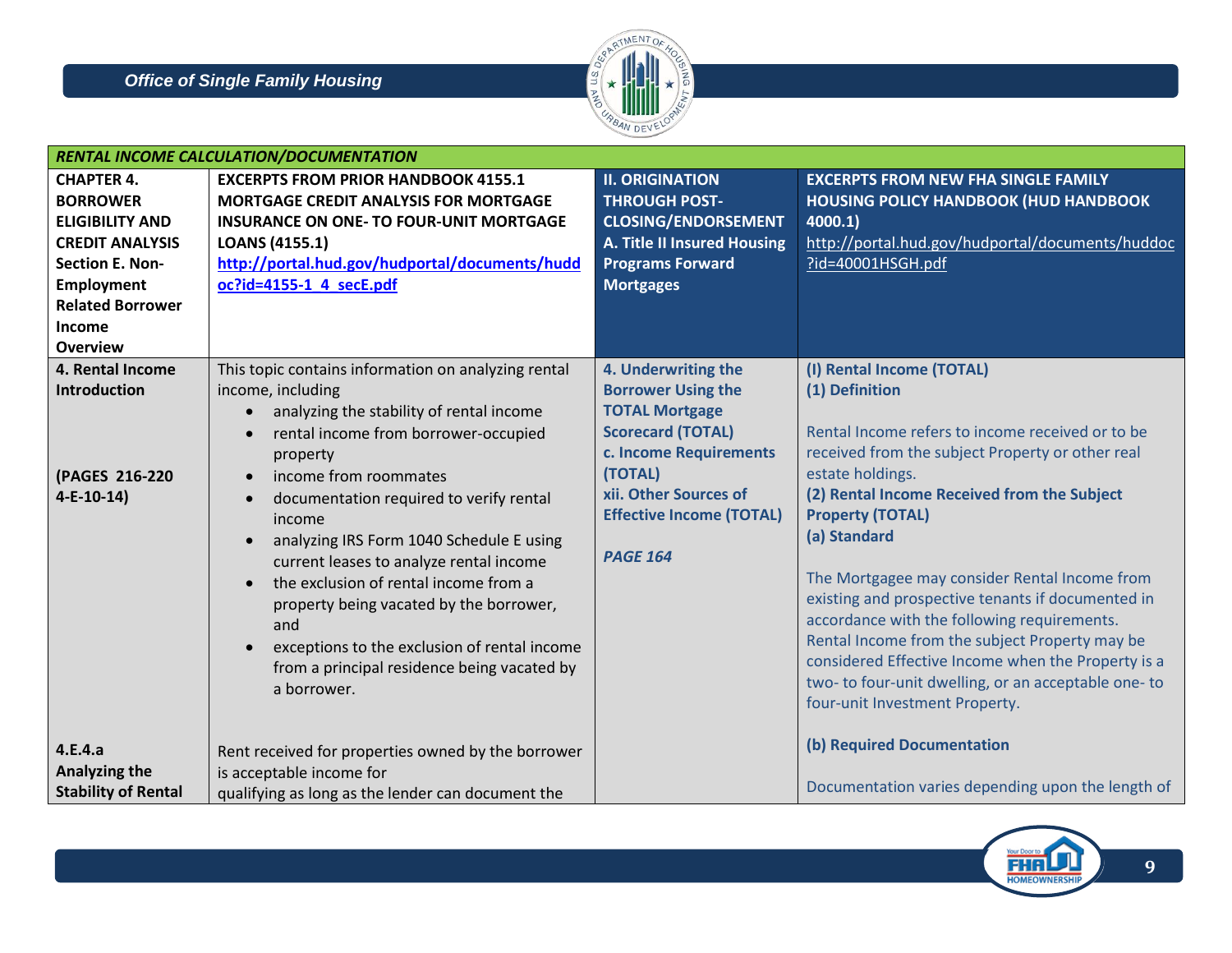

| Income                    | stability of the rental income through a(n)            | time the Borrower has owned the Property.              |
|---------------------------|--------------------------------------------------------|--------------------------------------------------------|
|                           | current lease                                          |                                                        |
|                           | agreement to lease, or                                 | (i) Limited or No History of Rental Income             |
|                           | rental history over the previous 24 months             |                                                        |
|                           | that is free of unexplained gaps greater than          | Where the Borrower does not have a history of          |
|                           | three months (such gaps could be explained             | Rental Income from the subject since the previous      |
|                           | by student, seasonal or military renters, or           | tax filing:                                            |
|                           | property rehabilitation).                              |                                                        |
|                           |                                                        | <b>Two- to Four-Units</b>                              |
|                           | A separate schedule of real estate is not required for | The Mortgagee must verify and document the             |
|                           | rental properties as long as all properties are        | proposed Rental Income by obtaining an appraisal       |
|                           | documented on the Uniform Residential Loan             | showing fair market rent (use Fannie Mae Form          |
|                           | Application (URLA).                                    | 1025/Freddie Mac Form 72, Small Residential            |
|                           |                                                        | Income Property Appraisal Report) and, if available,   |
|                           | Note: The underwriting analysis may not consider       | the prospective leases.                                |
|                           | rental income from any property being vacated by       |                                                        |
|                           | the borrower, except under the circumstances           | <b>One Unit</b>                                        |
|                           | described in HUD 4155.1 4.E.4.h.                       | The Mortgagee must verify and document the             |
|                           |                                                        | proposed Rental Income by obtaining a Fannie Mae       |
| 4.E.4.b                   | The rent for multiple unit property where the          | Form 1004/Freddie Mac Form 70, Uniform                 |
| <b>Rental Income From</b> | borrower resides in one or more units and charges      | Residential Appraisal Report; Fannie Mae Form          |
| <b>Borrower Occupied</b>  | rent to tenants of other units may be used for         | 1007/Freddie Mac Form 1000, Single Family              |
| Property                  | qualifying purposes.                                   | Comparable Rent Schedule; and Fannie Mae Form          |
|                           |                                                        | 216/Freddie Mac Form 998, Operating Income             |
|                           | Projected rent for the tenant-occupied units may       | Statement, showing fair market rent and, if available, |
|                           | only be considered gross income, after<br>$\bullet$    | the prospective lease.                                 |
|                           | deducting the Homeownership Center's                   |                                                        |
|                           | (HOC) vacancy and maintenance factor, and              | (ii) History of Rental Income                          |
|                           | not be used as a direct offset to the                  |                                                        |
|                           | mortgage payment.                                      | Where the Borrower has a history of Rental Income      |
|                           |                                                        | from the subject since the previous tax filing, the    |

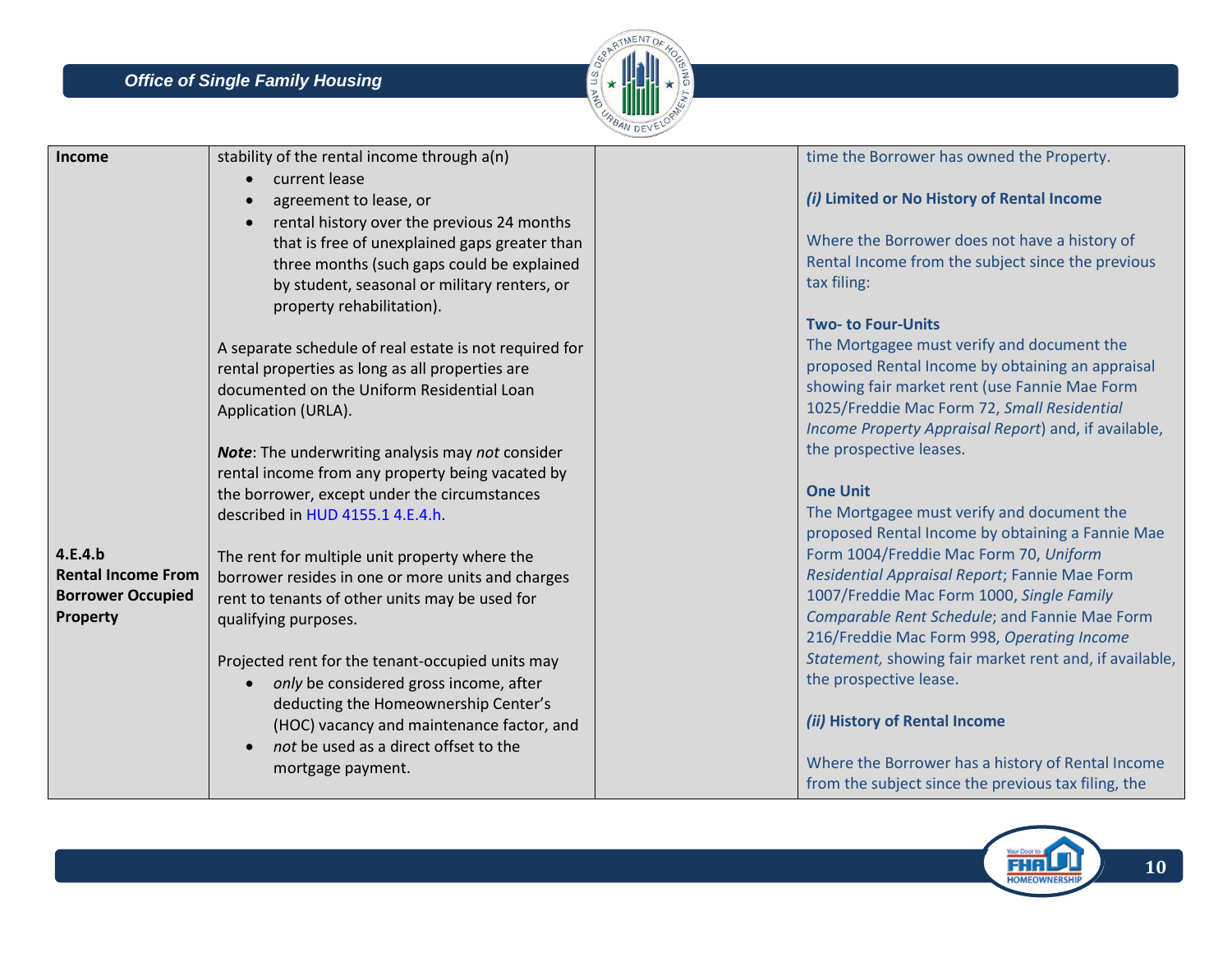

|                           | Reference: For information about the HOCs' vacancy  | Mortgagee must verify and document the existing       |
|---------------------------|-----------------------------------------------------|-------------------------------------------------------|
|                           | and maintenance factors, see the HOC Reference      | Rental Income by obtaining the Borrower's most        |
|                           | Guide at                                            | recent tax returns, including Schedule E, from the    |
|                           | www.hud.gov/offices/hsg/sfh/ref/hsgrcont.cf         | previous two years.                                   |
|                           |                                                     | For Properties with less than two years of Rental     |
|                           |                                                     | Income history, the Mortgagee must document the       |
|                           |                                                     | date of acquisition by providing the deed,            |
|                           | Analysis of the following required documentation is | Settlement Statement or similar legal document.       |
|                           | necessary to verify all borrower rental income:     |                                                       |
|                           | IRS Form 1040 Schedule E, as described              | (c) Calculation of Effective Income                   |
|                           | in HUD 4155.1 4.D.5.b, and                          |                                                       |
|                           | current leases/rental agreements, as                | The Mortgagee must add the net subject property       |
|                           | described in HUD 4155.1 4.E.4.f.                    | Rental Income to the Borrower's gross income. The     |
|                           |                                                     | Mortgagee may not reduce the Borrower's total         |
|                           |                                                     | Mortgage Payment by the net subject property          |
| 4.E.4.d                   |                                                     | Rental Income.                                        |
| <b>Documentation</b>      |                                                     |                                                       |
| <b>Required to Verify</b> |                                                     | (i) Limited or No History of Rental Income            |
| <b>Rental Income</b>      |                                                     |                                                       |
|                           |                                                     | To calculate the Effective Income from the subject    |
|                           |                                                     | Property where the Borrower does not have a           |
|                           |                                                     | history of Rental Income from the subject Property    |
|                           |                                                     | since the previous tax filing, the Mortgagee must use |
|                           |                                                     | the lesser of:                                        |
|                           |                                                     | the monthly operating income reported                 |
|                           |                                                     | on Freddie Mac Form 998; or                           |
|                           |                                                     |                                                       |
|                           |                                                     | 75 percent of the lesser of:                          |
|                           |                                                     | o fair market rent reported by the                    |
|                           |                                                     | Appraiser; or                                         |
|                           |                                                     | the rent reflected in the lease or                    |
|                           |                                                     | other rental agreement.                               |

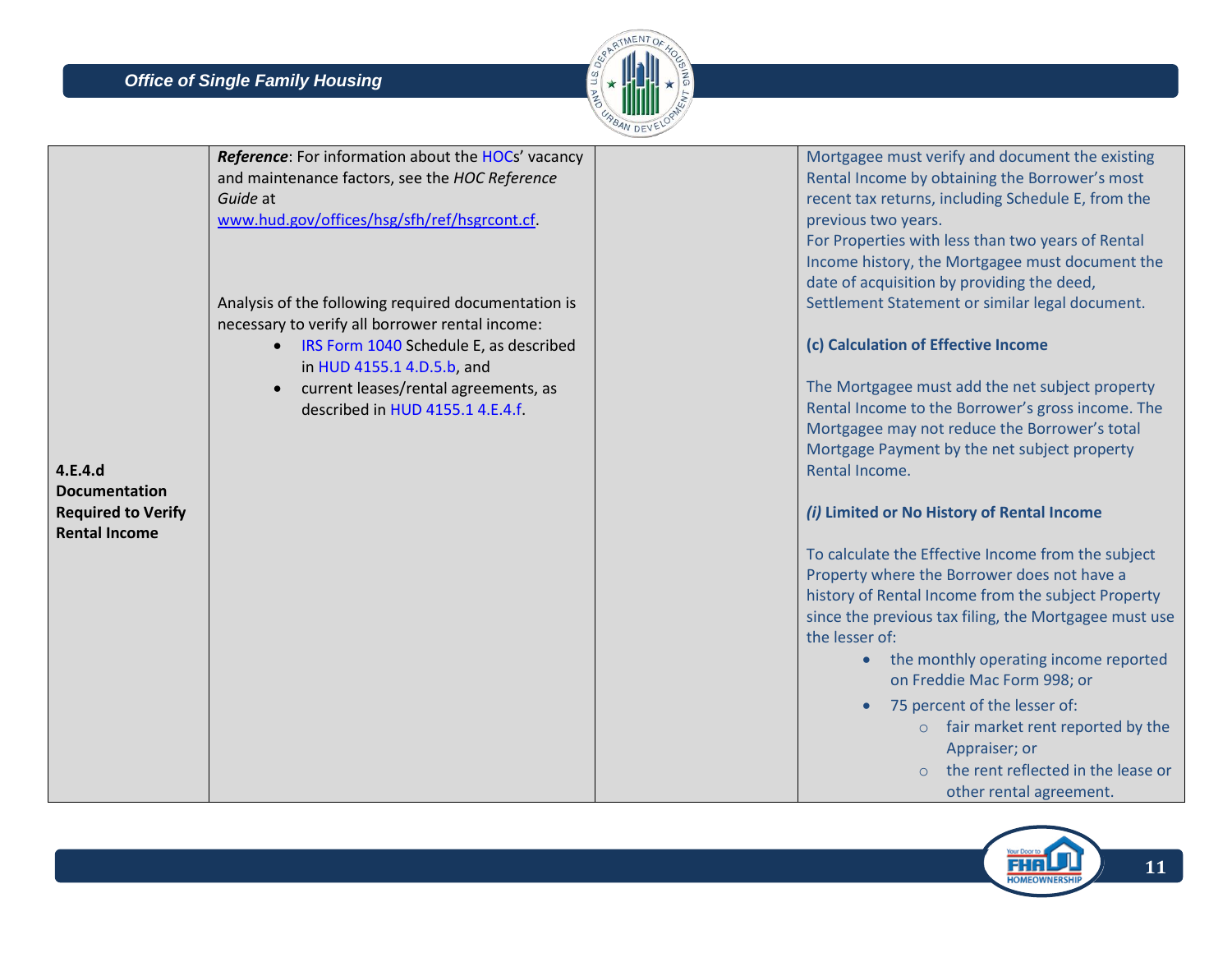

|  | $\circ$<br>(ii) History of Rental Income                                                                                                                                                                                                                                                                                                                                                                                                                                                                                                                      |
|--|---------------------------------------------------------------------------------------------------------------------------------------------------------------------------------------------------------------------------------------------------------------------------------------------------------------------------------------------------------------------------------------------------------------------------------------------------------------------------------------------------------------------------------------------------------------|
|  | The Mortgagee must calculate the Rental Income by<br>averaging the amount shown on Schedule E.<br>Depreciation, mortgage interest, taxes, insurance<br>and any HOA dues shown on Schedule E may be<br>added back to the net income or loss.                                                                                                                                                                                                                                                                                                                   |
|  | If the Property has been owned for less than two<br>years, the Mortgagee must annualize the Rental<br>Income for the length of time the Property has been<br>owned.                                                                                                                                                                                                                                                                                                                                                                                           |
|  | (3) Rental Income from Other Real Estate Holdings<br>(TOTAL)<br>(a) Standard                                                                                                                                                                                                                                                                                                                                                                                                                                                                                  |
|  | Rental Income from other real estate holdings may<br>be considered Effective Income if the documentation<br>requirements listed below are met. If Rental Income<br>is being derived from the Property being vacated by<br>the Borrower, the Borrower must be relocating to an<br>area more than 100 miles from the Borrower's<br>current Principal Residence. The Mortgagee must<br>obtain a lease agreement of at least one year's<br>duration after the Mortgage is closed and evidence<br>of the payment of the security deposit or first<br>month's rent. |

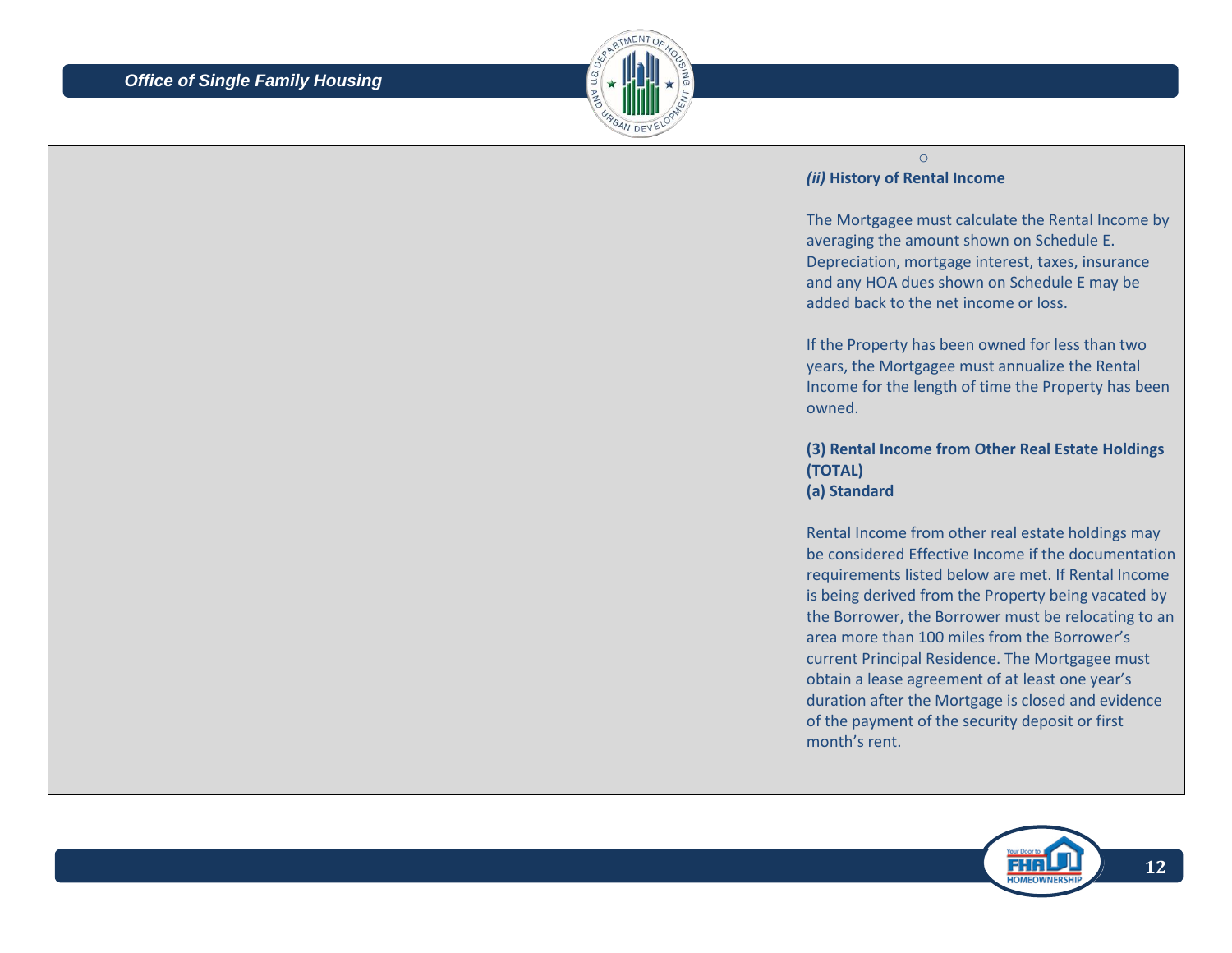

### **(b) Required Documentation**  *(i)* **Limited or No History of Rental Income**

Where the Borrower does not have a history of Rental Income for the Property since previous tax filing, including Property being vacated by the Borrower, the Mortgagee must obtain an appraisal evidencing market rent and that the Borrower has at least 25 percent equity in the Property. The appraisal is not required to be completed by an FHA Roster Appraiser.

#### **Two- to Four-Units**

The Mortgagee must verify and document the proposed Rental Income by obtaining an appraisal showing fair market rent (use Fannie Mae Form 1025/Freddie Mac Form 72, *Small Residential Income Property Appraisal Report*) and, if available, the prospective leases.

#### **One Unit**

The Mortgagee must verify and document the proposed Rental Income by obtaining a Fannie Mae Form 1004/Freddie Mac Form 70, *Uniform Residential Appraisal Report*, Fannie Mae Form 1007/Freddie Mac Form 1000, *Single Family Comparable Rent Schedule*, and Fannie Mae Form 216/Freddie Mac Form 998, *Operating Income Statement,* showing fair market rent and, if available, the prospective lease.

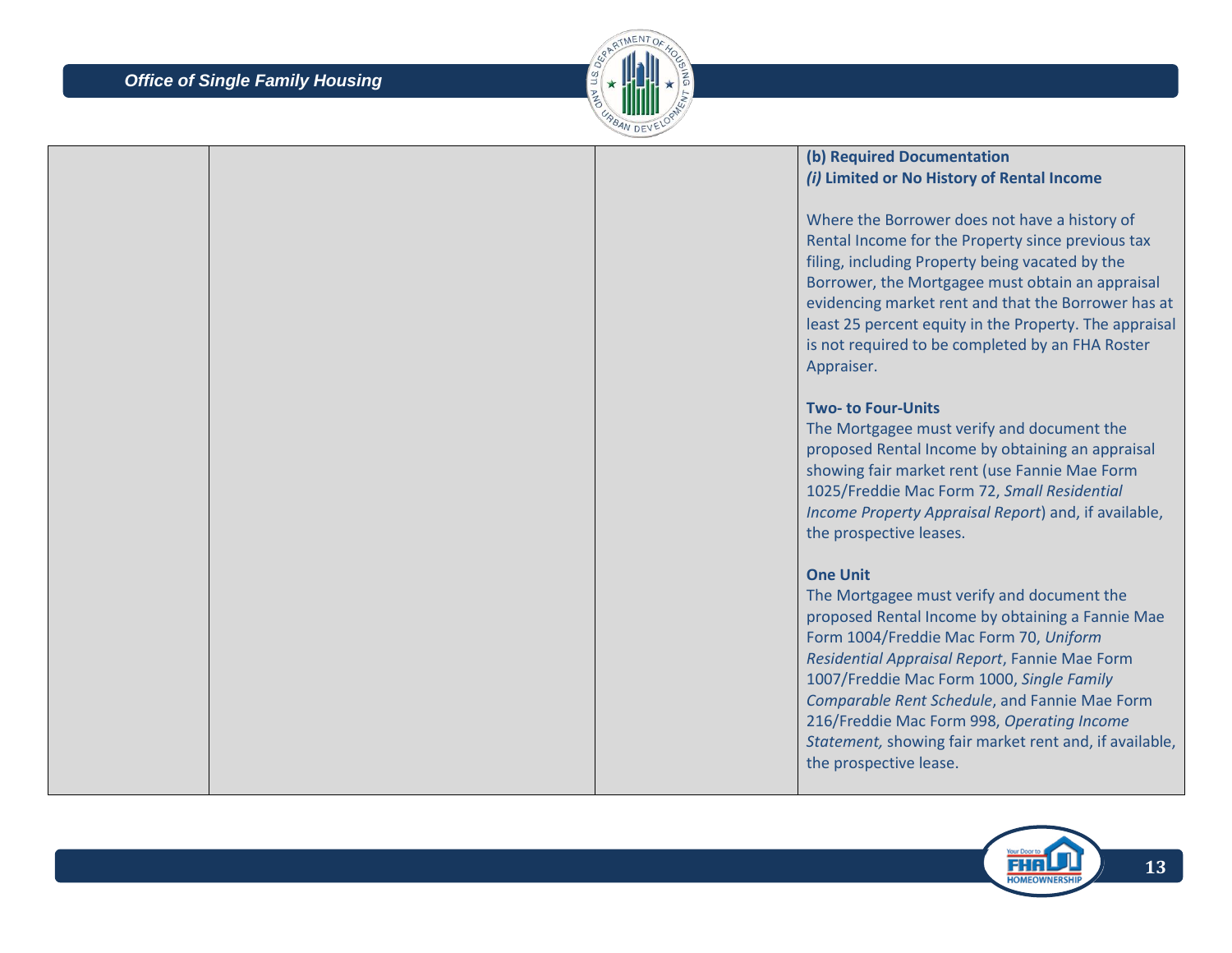

|  |  | (ii) History of Rental Income                                                                                                                                                                                                                                                                                                                                                                                                                                                                                                                                                                                                                            |
|--|--|----------------------------------------------------------------------------------------------------------------------------------------------------------------------------------------------------------------------------------------------------------------------------------------------------------------------------------------------------------------------------------------------------------------------------------------------------------------------------------------------------------------------------------------------------------------------------------------------------------------------------------------------------------|
|  |  | The Mortgagee must obtain the Borrower's last two<br>years' tax returns with Schedule E.                                                                                                                                                                                                                                                                                                                                                                                                                                                                                                                                                                 |
|  |  | (c) Calculation of Effective Net Rental Income<br>(i) Limited or No History of Rental Income<br>To calculate the effective net Rental Income from<br>other real estate holdings where the Borrower does<br>not have a history of Rental Income since the<br>previous tax filing, the Mortgagee must deduct the<br>Principal, Interest, Taxes, and Insurance (PITI) from<br>the lesser of:<br>the monthly operating income reported<br>$\bullet$<br>on Freddie Mac Form 998; or<br>75 percent of the lesser of:<br>$\circ$ fair market rent reported by the<br>Appraiser; or<br>the rent reflected in the lease or<br>$\Omega$<br>other rental agreement. |
|  |  | (ii) History of Net Rental Income                                                                                                                                                                                                                                                                                                                                                                                                                                                                                                                                                                                                                        |
|  |  | The Mortgagee must calculate the net Rental Income<br>by averaging the amount shown on the Schedule E<br>provided the Borrower continues to own all<br>Properties included on the Schedule E.<br>Depreciation shown on Schedule E may be added<br>back to the net income or loss.<br>If the Property has been owned for less than two<br>years, the Mortgagee must annualize the Rental                                                                                                                                                                                                                                                                  |

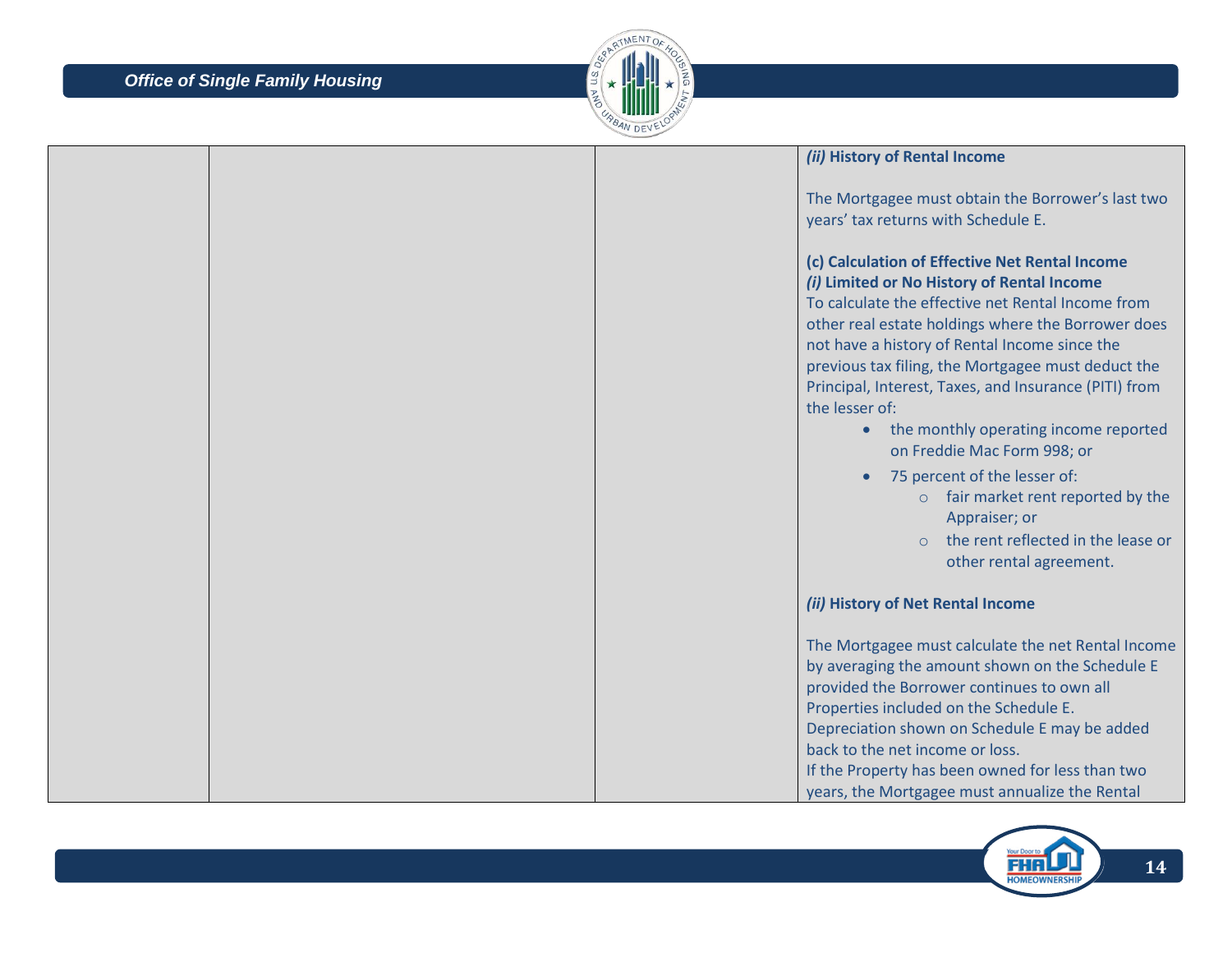

|                                          |                                                                                                                                                                                                               | Income for the length of time the Property has been<br>owned.                                                                                                                                                                                                                                                                                                |
|------------------------------------------|---------------------------------------------------------------------------------------------------------------------------------------------------------------------------------------------------------------|--------------------------------------------------------------------------------------------------------------------------------------------------------------------------------------------------------------------------------------------------------------------------------------------------------------------------------------------------------------|
|                                          |                                                                                                                                                                                                               | For Properties with less than two years of Rental<br>Income history, the Mortgagee must document the<br>date of acquisition by providing the deed,<br>Settlement Statement or similar legal document.<br>Positive net Rental Income must be added to the<br>Borrower's Effective Income. Negative net Rental<br>Income must be included as a debt/liability. |
| 4.E.4.c<br>Income from<br>Roommates in a | Income from roommates in a single family<br>property occupied as the borrower's primary<br>residence is not acceptable for qualifying. Rental                                                                 | (4) Boarders of the Subject Property (TOTAL)<br>(a) Definition                                                                                                                                                                                                                                                                                               |
| <b>Single Family</b><br>Property         | income from boarders, however, is acceptable, if<br>the boarders are related by blood, marriage or<br>law.                                                                                                    | Boarder refers to an individual renting space inside<br>the Borrower's Dwelling Unit.                                                                                                                                                                                                                                                                        |
|                                          |                                                                                                                                                                                                               | (b) Standard                                                                                                                                                                                                                                                                                                                                                 |
|                                          | The rental income may be considered effective if<br>shown on the borrower's tax return. If not on<br>the tax return, rental income paid by the<br>boarder<br>may be considered as a compensating<br>$\bullet$ | Rental Income from Boarders is only acceptable if<br>the Borrower has a two-year history of receiving<br>income from Boarders that is shown on the tax<br>return and the Borrower is currently receiving<br>Boarder income.                                                                                                                                  |
|                                          | factor, and                                                                                                                                                                                                   | (c) Required Documentation                                                                                                                                                                                                                                                                                                                                   |
|                                          | must be adequately documented by the<br>$\bullet$<br>lender.                                                                                                                                                  | The Mortgagee must obtain two years of the<br>Borrower's tax returns evidencing income from                                                                                                                                                                                                                                                                  |
|                                          |                                                                                                                                                                                                               | Boarders and the current lease.                                                                                                                                                                                                                                                                                                                              |
|                                          |                                                                                                                                                                                                               | For purchase transactions, the Mortgagee must                                                                                                                                                                                                                                                                                                                |
|                                          |                                                                                                                                                                                                               | obtain a copy of the executed written agreement                                                                                                                                                                                                                                                                                                              |

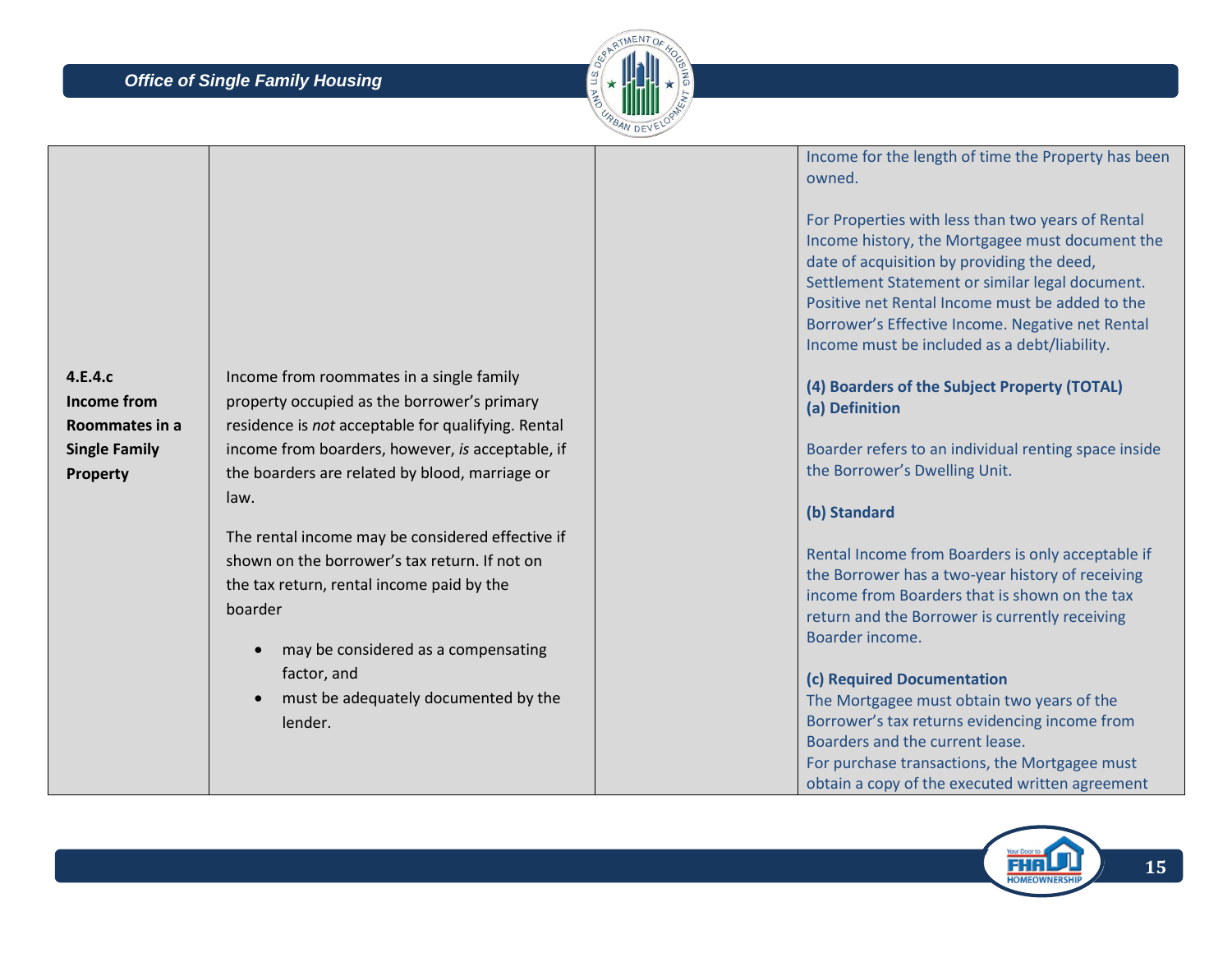

|  | documenting their intent to continue boarding with<br>the Borrower.                                                                                              |
|--|------------------------------------------------------------------------------------------------------------------------------------------------------------------|
|  | (d) Calculation of Effective Income<br>The Mortgagee must calculate the Effective Income<br>by using the lesser of the two year average or the<br>current lease. |

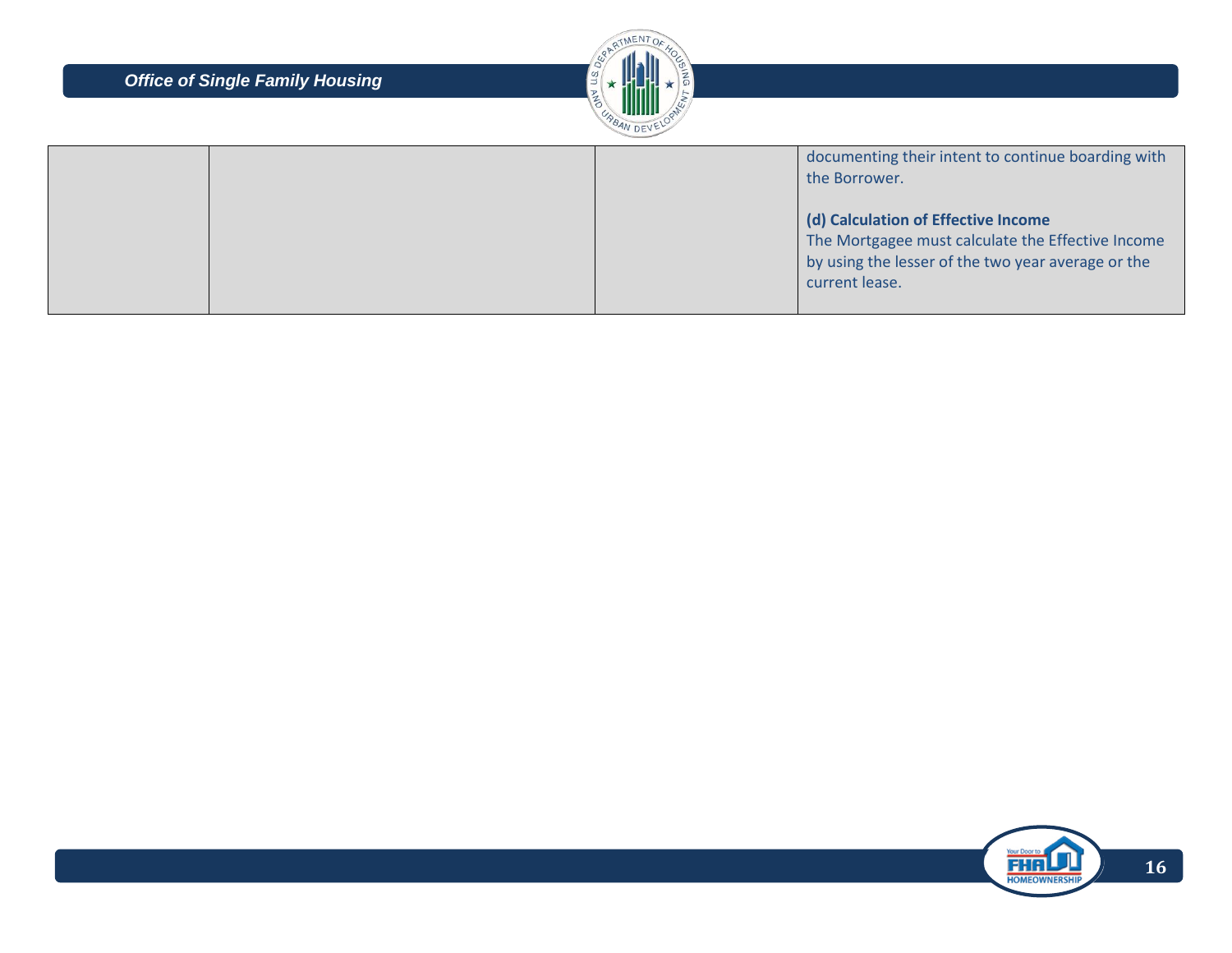

|                         | <b>COMBINED LOAN-TO-VALUE (CLTV) -STREAMLINE REFINANCE</b>                         |                                 |                                                                    |
|-------------------------|------------------------------------------------------------------------------------|---------------------------------|--------------------------------------------------------------------|
| <b>CHAPTER 3.</b>       | <b>EXCERPTS FROM PRIOR HANDBOOK 4155.1</b>                                         | <b>II. ORIGINATION</b>          | <b>EXCERPTS FROM NEW FHA SINGLE FAMILY</b>                         |
| <b>MAXIMUM</b>          | <b>MORTGAGE CREDIT ANALYSIS FOR MORTGAGE</b>                                       | <b>THROUGH POST-</b>            | <b>HOUSING POLICY HANDBOOK (HUD HANDBOOK</b>                       |
| <b>MORTGAGE</b>         | <b>INSURANCE ON ONE- TO FOUR-UNIT MORTGAGE</b>                                     | <b>CLOSING/ENDORSEMENT</b>      | 4000.1)                                                            |
| <b>AMOUNTS ON</b>       | LOANS (4155.1)                                                                     | A. Title II Insured Housing     | http://portal.hud.gov/hudportal/documents/huddoc                   |
| <b>REFINANCE</b>        | http://portal.hud.gov/hudportal/documents/hudd                                     | <b>Programs Forward</b>         | ?id=40001HSGH.pdf                                                  |
| <b>TRANSACTIONS</b>     | oc?id=4155-1_3_secC.pdf                                                            | <b>Mortgages</b>                |                                                                    |
| Section C.              |                                                                                    |                                 |                                                                    |
| <b>Maximum</b>          |                                                                                    |                                 |                                                                    |
| <b>Mortgage Amounts</b> |                                                                                    |                                 |                                                                    |
| on Streamline           |                                                                                    |                                 |                                                                    |
| <b>Refinances</b>       |                                                                                    |                                 |                                                                    |
| 4155.1 3.C.2.f          | A subordinate lien, including a Home Equity Line of                                | <b>8. Programs and Products</b> | (k) Maximum CLTV Ratio and Subordinate Financing                   |
| Policy on               | Credit (HELOC), regardless of when taken, may                                      | d. Refinances                   | Existing Subordinate financing, in place at the time               |
| <b>Subordinate</b>      | remain outstanding, but the entire lien must be                                    | vi. No Cash-Out                 | of case number assignment, must be resubordinated                  |
| <b>Financing on</b>     | subordinated at refinance.                                                         | <b>Refinances</b>               | to the Streamline Refinance. New Subordinate                       |
| <b>Streamline</b>       |                                                                                    | (C) Streamline Refinances       | financing is permitted only where the proceeds of                  |
| <b>Refinances</b>       | If subordinate financing remains in place, the                                     | (4) General Information         | the subordinate financing are used to:                             |
| <b>Without an</b>       | maximum combined loan-to-value (CLTV) is<br>$\bullet$                              | <b>Applicable to All</b>        | reduce the principal amount of the                                 |
| <b>Appraisal</b>        | 125%                                                                               | <b>Streamline Refinances</b>    | existing FHA-insured Mortgage, or                                  |
| (PAGE 119, 3-C-3)       | CLTV is based on the original appraised value of<br>$\bullet$<br>the property, and | <b>PAGE 371</b>                 | finance the origination fees, other                                |
|                         | maximum CLTV is calculated by taking the<br>$\bullet$                              |                                 | closing costs, or discount points<br>associated with the refinance |
|                         | original FHA base loan amount (the original FHA                                    |                                 |                                                                    |
|                         | principal balance excluding financed UFMIP),                                       |                                 |                                                                    |
|                         | adding all other financed liens still outstanding,                                 |                                 | There is no maximum CLTV.                                          |
|                         | and dividing by the appraised value.                                               |                                 | Mortgagees must contact the National Servicing                     |
|                         | This calculation may not exceed 125%.                                              |                                 | Center for processing of any HUD held lien                         |
|                         | Note: The lender must use the maximum accessible                                   |                                 | subordination.                                                     |
|                         | credit limit of the existing subordinate lien to                                   |                                 |                                                                    |
|                         | calculate the CLTV ratio.                                                          |                                 |                                                                    |

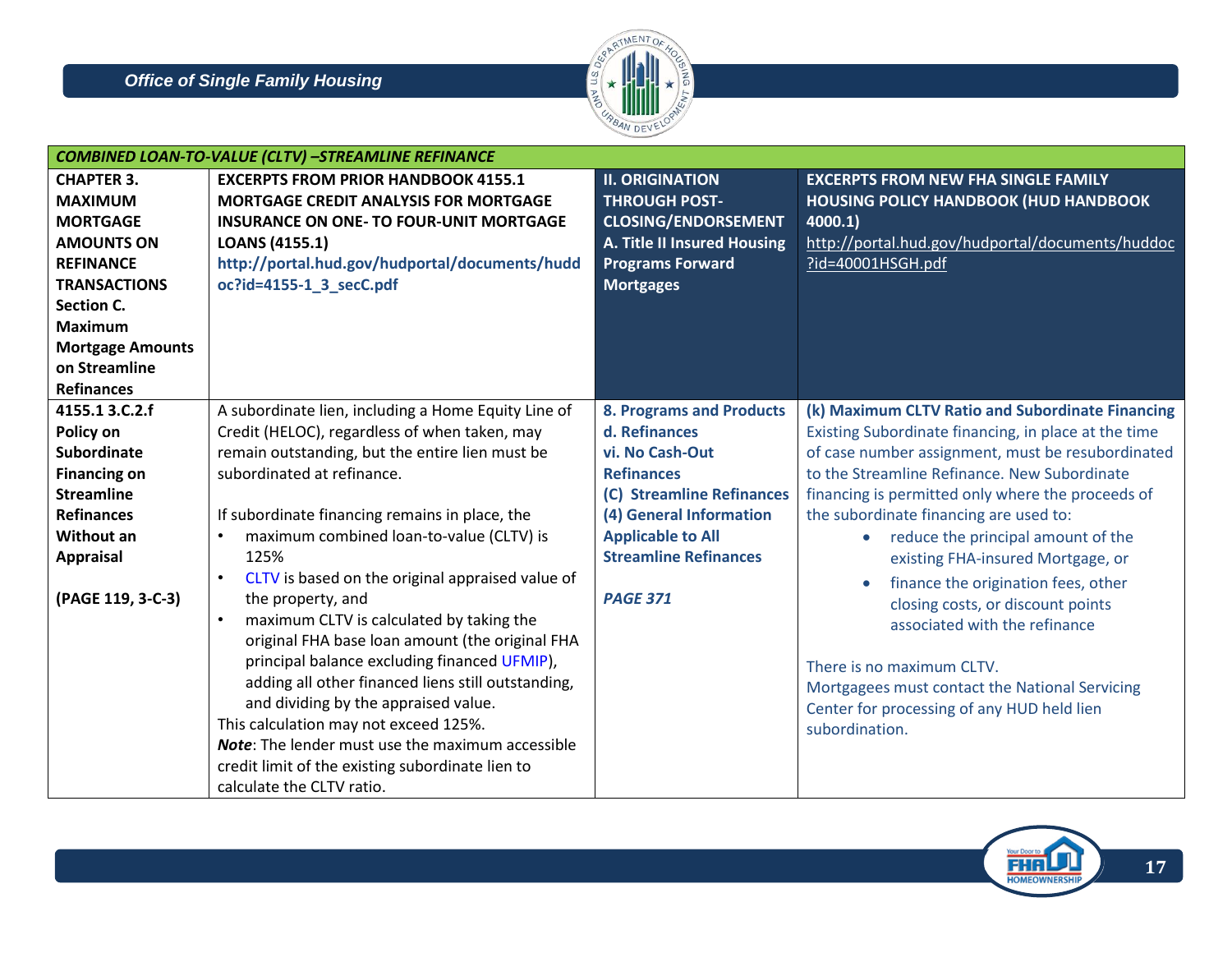

| <b>STREAMLINE REFINANCE EXEMPTIONS</b>                                                                           |                                                                                                                                                                                                                                                                                                                                                                                                                                                                                                                                                                                        |                                                                                                                                                                   |                                                                                                                                                                                                                                                                                                                                                                                                                                                                                                                                                                                                     |
|------------------------------------------------------------------------------------------------------------------|----------------------------------------------------------------------------------------------------------------------------------------------------------------------------------------------------------------------------------------------------------------------------------------------------------------------------------------------------------------------------------------------------------------------------------------------------------------------------------------------------------------------------------------------------------------------------------------|-------------------------------------------------------------------------------------------------------------------------------------------------------------------|-----------------------------------------------------------------------------------------------------------------------------------------------------------------------------------------------------------------------------------------------------------------------------------------------------------------------------------------------------------------------------------------------------------------------------------------------------------------------------------------------------------------------------------------------------------------------------------------------------|
| <b>CHAPTER 6. SPECIAL</b><br><b>UNDERWRITING</b><br>Section C.<br><b>Streamline</b><br><b>Refinances</b>         | <b>EXCERPTS FROM PRIOR HANDBOOK 4155.1</b><br><b>MORTGAGE CREDIT ANALYSIS FOR MORTGAGE</b><br><b>INSURANCE ON ONE- TO FOUR-UNIT MORTGAGE</b><br><b>LOANS (4155.1)</b><br>http://portal.hud.gov/hudportal/documents/hudd<br>oc?id=4155-1_6_secC.pdf                                                                                                                                                                                                                                                                                                                                     | <b>II. ORIGINATION</b><br><b>THROUGH POST-</b><br><b>CLOSING/ENDORSEMENT</b><br><b>A. Title II Insured Housing</b><br><b>Programs Forward</b><br><b>Mortgages</b> | <b>EXCERPTS FROM NEW FHA SINGLE FAMILY</b><br><b>HOUSING POLICY HANDBOOK (HUD HANDBOOK</b><br>4000.1)<br>http://portal.hud.gov/hudportal/documents/huddoc<br>?id=40001HSGH.pdf                                                                                                                                                                                                                                                                                                                                                                                                                      |
| 4155.1 6.C.1.c<br><b>Appraisals on</b><br><b>Streamline</b><br><b>Refinances</b><br>(PAGE 344, 6-C-3)            | FHA does not require an appraisal on a streamline<br>refinance. These transactions can be made with or<br>without an appraisal.<br>FHA does not require repairs to be completed on<br>streamline refinances with appraisals, with the<br>exception of lead-based paint repairs. However, the<br>lender may require completion of repairs as a<br>condition of the loan.<br>References: For information on streamline<br>refinances<br>with an appraisal (non-credit qualifying), see<br>$\bullet$<br>HUD 4155.1 3.C.3, and<br>without an appraisal, see HUD 4155.1 3.C.2.<br>$\bullet$ | <b>8. Programs and Products</b><br>d. Refinances<br>vi. No Cash-Out<br><b>Refinances</b><br>(C) Streamline Refinances<br><b>PAGE 365</b>                          | (1) Streamline Refinance Exemptions<br>(a) Non-Credit Qualifying Exemptions<br>Unless otherwise stated in this section, the following<br>sections of Origination through Post-Closing/<br>Endorsement do not apply to non-credit qualifying<br><b>Streamline Refinances:</b><br><b>Ordering Appraisal</b><br>$\bullet$<br><b>Transferring Existing Appraisal</b><br><b>Ordering Second Appraisal</b><br>Ordering an Update to an Appraisal<br><b>Borrower Minimum Decision Credit</b><br>Score<br>Borrower and Co-Borrower Ownership<br>and Obligation Requirements<br><b>Cosigner Requirements</b> |
| 6.C.1.d<br><b>Ignoring or Setting</b><br>Aside an Appraisal<br>on a Streamline<br>Refinance<br>(PAGE 344, 6-C-3) | If an appraisal has been performed on a property,<br>and the appraised value is<br>such that the borrower would be better advised to<br>proceed as if no appraisal had been made, then the<br>appraisal may be ignored and not used, and<br>lender must notate this decision on the<br>$\bullet$                                                                                                                                                                                                                                                                                       |                                                                                                                                                                   | Principal Residence in the United States<br><b>Military Personnel Eligibility</b><br><b>Citizenship and Immigration Status</b><br><b>Residency Requirements</b><br>Borrower Ineligibility Due to Delinquent<br><b>Federal Non-Tax Debt</b>                                                                                                                                                                                                                                                                                                                                                          |

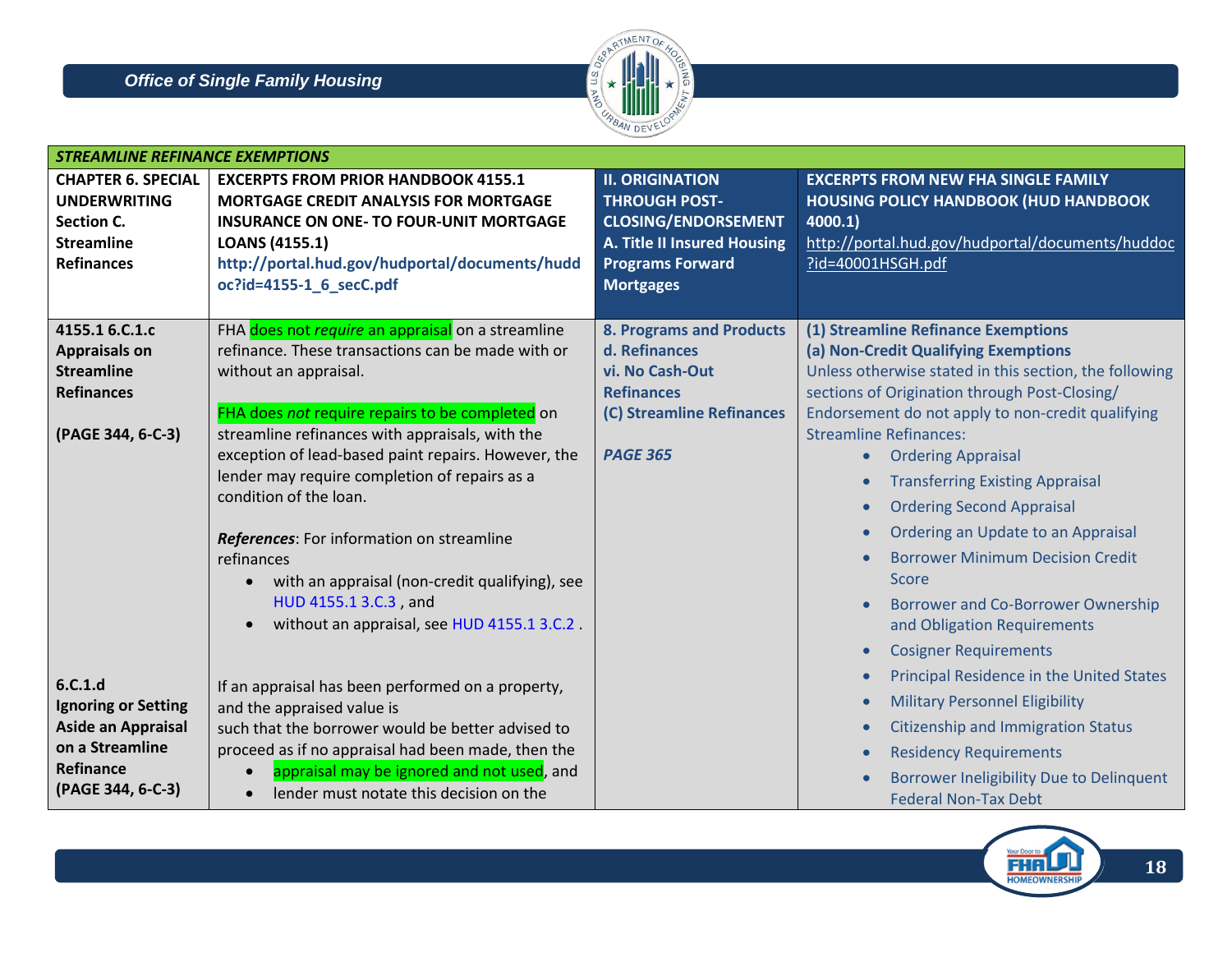

| 6.C.1.e<br><b>Reviewing CAIVRS,</b><br><b>LDP and GSA</b><br><b>Exclusion Lists on</b><br><b>Streamline</b><br><b>Refinances</b><br>(PAGE 344, 6-C-3)   | HUD-92900-LT, FHA Loan Underwriting and<br>Transmittal Summary.<br>The Credit Alert Interactive Voice Response System<br>(CAIVRS) does not need to be checked for streamline<br>refinances, but the lender must review, for all<br>borrowers, the<br>HUD Limited Denial of Participation (LDP)<br>List, and<br>General Services Administration (GSA) List of<br><b>Parties Excluded from Federal Procurement</b><br>or Non-procurement Programs.<br>References: For more information on HUD's LDP List,<br>GSA exclusion lists, and using CAIVRS to check<br>borrower eligibility for Federally-related credit,<br>see<br>HUD 4155.1 4.A.6, and<br>HUD 4155.1 4.A.7 | <b>Delinquent Federal Tax Debt</b><br><b>Property Eligibility and Acceptability</b><br>Criteria<br><b>National Housing Act's Statutory Limits</b><br>$\bullet$<br><b>Nationwide Mortgage Limits</b><br>LTV Limitations Based on Borrower's<br><b>Credit Score</b><br><b>Underwriting the Property</b><br>$\bullet$<br>Underwriting the Borrower Using the<br><b>TOTAL Mortgage Scorecard</b><br><b>Credit Requirements (Manual)</b><br>$\bullet$<br><b>Income Requirements (Manual)</b><br>$\bullet$<br><b>Asset Requirements (Manual)</b><br><b>Underwriting of Credit and Debt</b><br>(Manual)<br><b>Underwriting of Income (Manual)</b><br>$\bullet$<br><b>Underwriting of Assets (Manual)</b><br>$\bullet$<br><b>Calculating Qualifying Ratios (Manual)</b><br><b>Approvable Ratio Requirements</b><br>(Manual) |
|---------------------------------------------------------------------------------------------------------------------------------------------------------|---------------------------------------------------------------------------------------------------------------------------------------------------------------------------------------------------------------------------------------------------------------------------------------------------------------------------------------------------------------------------------------------------------------------------------------------------------------------------------------------------------------------------------------------------------------------------------------------------------------------------------------------------------------------|---------------------------------------------------------------------------------------------------------------------------------------------------------------------------------------------------------------------------------------------------------------------------------------------------------------------------------------------------------------------------------------------------------------------------------------------------------------------------------------------------------------------------------------------------------------------------------------------------------------------------------------------------------------------------------------------------------------------------------------------------------------------------------------------------------------------|
| 4155.1 6.C.1.f<br><b>Credit Report</b><br>and Credit<br><b>Score</b><br><b>Requirements</b><br>for Streamline<br><b>Refinances</b><br>(page 345, 6-C-4) | Except for credit qualifying streamline refinances,<br>FHA does not require a credit report. The lender,<br>however, may require this as part of its credit policy.<br>If a credit score is available, the lender must enter it<br>into FHA Connection (FHAC). If more than one credit<br>score is available, the lender must enter all available<br>credit scores into FHAC.                                                                                                                                                                                                                                                                                       | <b>Documenting Acceptable Compensating</b><br><b>Factors (Manual)</b><br>(b) Credit Qualifying Exemptions<br>The following sections of Origination through Post-<br>Closing/ Endorsement do not apply to credit<br>qualifying Streamline Refinances:<br><b>Ordering Appraisal</b><br><b>Transferring Existing Appraisal</b>                                                                                                                                                                                                                                                                                                                                                                                                                                                                                         |

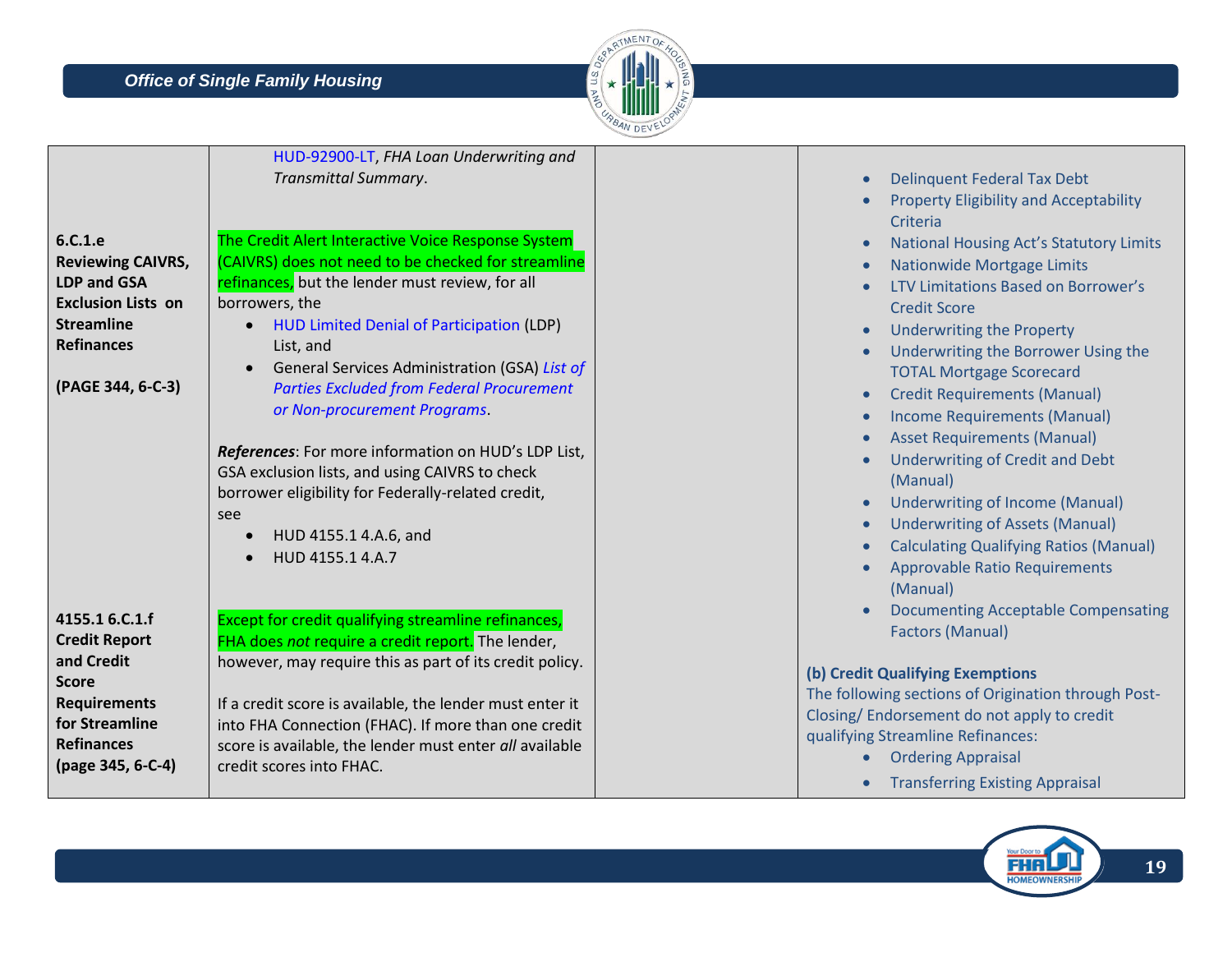

|                                                                                                               | Effective with case numbers assigned on or after<br>April 18, 2011, FHA no longer requires lenders to<br>certify employment and income on streamline<br>refinance transactions. As a result, lenders will not<br>have sufficient data to score streamline refinances<br>through the Technology Open to Approved Lenders<br>(TOTAL) Scorecard. The TOTAL Scorecard was never<br>intended to be used for streamlines and the results<br>are not considered valid.                                                                       | <b>Ordering Second Appraisal</b><br>Ordering an Update to an Appraisal<br>Borrower Ineligibility Due to Delinquent<br><b>Federal Non-Tax Debt</b><br>Delinquent Federal Tax Debt<br><b>Property Eligibility and Acceptability</b><br>Criteria<br><b>National Housing Act's Statutory Limits</b><br><b>Nationwide Mortgage Limits</b> |
|---------------------------------------------------------------------------------------------------------------|---------------------------------------------------------------------------------------------------------------------------------------------------------------------------------------------------------------------------------------------------------------------------------------------------------------------------------------------------------------------------------------------------------------------------------------------------------------------------------------------------------------------------------------|--------------------------------------------------------------------------------------------------------------------------------------------------------------------------------------------------------------------------------------------------------------------------------------------------------------------------------------|
| 6.C.1.g<br><b>Use of TOTAL</b><br>Scorecard on<br><b>Streamline</b><br><b>Refinances</b><br>(page 345, 6-C-4) | A lender who inadvertently uses TOTAL must not<br>enter "ZFHA" as the underwriter in FHA Connection<br>(FHAC) but must instead use its Direct Endorsement<br>(DE) underwriter designation, and the DE<br>underwriter must sign and use his/her Computerized<br>Home Underwriting Management System (CHUMS)<br>identification number on<br>page 3 of the HUD 92900-A, HUD/VA<br>Addendum to Uniform Residential Loan<br>Application, and<br>page 1 of the HUD-92900-LT, FHA Loan<br>$\bullet$<br>Underwriting and Transmittal Summary. | LTV Limitations Based on Borrower's<br><b>Credit Score</b><br><b>Underwriting the Property</b><br>Underwriting the Borrower Using the<br><b>TOTAL Mortgage Scorecard</b>                                                                                                                                                             |

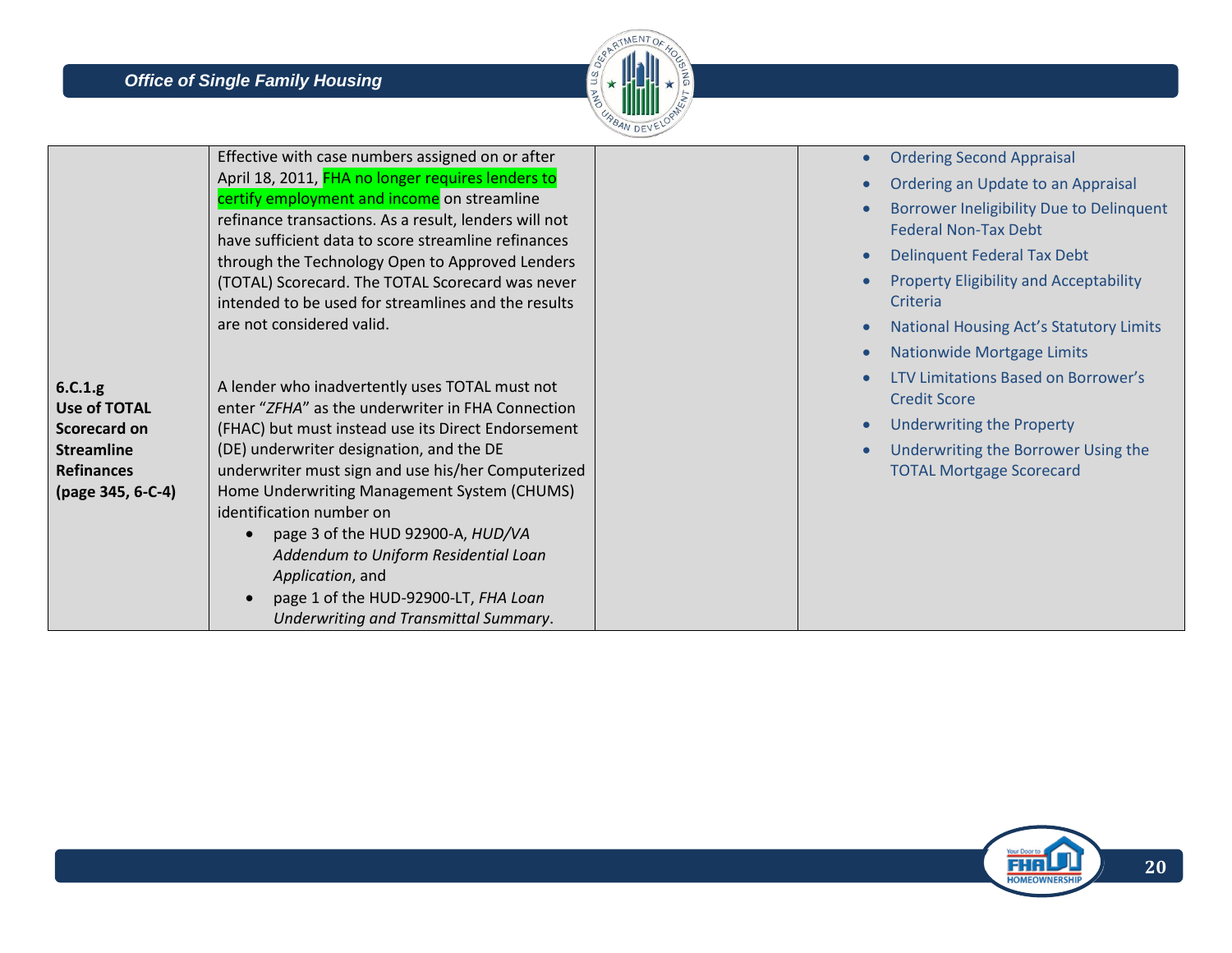

|                      | <b>STREAMLINE REFINANCE NET TANGIBLE BENEFIT</b>          |                                 |                  |                                                    |                 |                                                         |
|----------------------|-----------------------------------------------------------|---------------------------------|------------------|----------------------------------------------------|-----------------|---------------------------------------------------------|
| 4155.1 6.C.5.a       | The lender must determine that there is a net             | <b>8. Programs and Products</b> |                  | (c) Net Tangible Benefit of Streamline Refinances  |                 |                                                         |
| <b>Definition of</b> | tangible benefit to the borrower as a result of the       | d. Refinances                   | (i) Definitions  |                                                    |                 |                                                         |
| <b>Net Tangible</b>  | streamline refinance transaction, with or without an      | vi. No Cash-Out                 |                  |                                                    |                 |                                                         |
| <b>Benefit of</b>    | appraisal.                                                | <b>Refinances</b>               |                  | A Net Tangible Benefit is a reduced Combined Rate, |                 |                                                         |
| <b>Streamline</b>    |                                                           | (C) Streamline Refinances       |                  | a reduced term, and/or a change from an ARM to a   |                 |                                                         |
| Refinance            | Net tangible benefit is defined as                        | (4) General Information         |                  |                                                    |                 | fixed rate Mortgage that results in a financial benefit |
|                      | a 5% reduction to the principal and interest<br>$\bullet$ | <b>Applicable to All</b>        | to the Borrower. |                                                    |                 |                                                         |
| (PAGE 357, 6-C-16)   | (P&I) of the mortgage payment                             | <b>Streamline Refinances</b>    |                  | Combined Rate refers to the interest rate on the   |                 |                                                         |
|                      | plus the annual mortgage insurance                        |                                 |                  | Mortgage plus the Mortgage Insurance Premium       |                 |                                                         |
|                      | premium (MIP), or                                         | <b>PAGE 368</b>                 | (MIP) rate.      |                                                    |                 |                                                         |
|                      | refinancing from an Adjustable Rate<br>$\bullet$          |                                 |                  |                                                    |                 |                                                         |
|                      | Mortgage (ARM) to a fixed rate mortgage.                  |                                 | (ii) Standard    |                                                    |                 |                                                         |
|                      |                                                           |                                 |                  |                                                    |                 |                                                         |
|                      | Notes:                                                    |                                 |                  |                                                    |                 | The Mortgagee must determine that there is a net        |
|                      | A reduction in the term of the mortgage is<br>$\bullet$   |                                 |                  | tangible benefit to the Borrower meeting the       |                 |                                                         |
|                      | not a net tangible benefit.                               |                                 |                  | standards in the chart below for all Streamline    |                 |                                                         |
|                      | When refinancing to a hybrid ARM, lenders                 |                                 |                  | Refinance transactions.                            |                 |                                                         |
|                      | must treat the new hybrid ARM as a fixed                  |                                 |                  |                                                    | <b>To</b>       |                                                         |
|                      | rate mortgage.                                            |                                 | <b>From</b>      | <b>Fixed Rate</b>                                  | <b>One-Year</b> | <b>Hybrid ARM</b>                                       |
|                      |                                                           |                                 |                  | <b>New</b>                                         | <b>ARM</b>      | <b>New</b>                                              |
|                      | References: For more information on the net               |                                 |                  | <b>Combined</b>                                    | <b>New</b>      | <b>Combined</b>                                         |
|                      | tangible benefit of                                       |                                 |                  | Rate                                               | <b>Combined</b> | Rate                                                    |
|                      | reduction in mortgage payment, see HUD<br>$\bullet$       |                                 |                  |                                                    | Rate            |                                                         |
|                      | 4155.1 6.C.5.b                                            |                                 | <b>Fixed</b>     | At least 0.5                                       | At least 2      | At least 2                                              |
|                      | ARM to fixed rate refinances, see HUD<br>$\bullet$        |                                 | Rate             | percentage                                         | percentag       | percentage                                              |
|                      | 4155.1 6.C.5.c, and                                       |                                 |                  | points                                             | e points        | points below                                            |
|                      | fixed rate to ARM refinances, see HUD                     |                                 |                  | below the                                          | below the       | the prior                                               |
|                      | 4155.1 6.C.5.d.                                           |                                 |                  | prior                                              | prior           | Combined                                                |
|                      |                                                           |                                 |                  | Combined                                           | Combined        | Rate.                                                   |
|                      |                                                           |                                 |                  | Rate.                                              | Rate.           |                                                         |

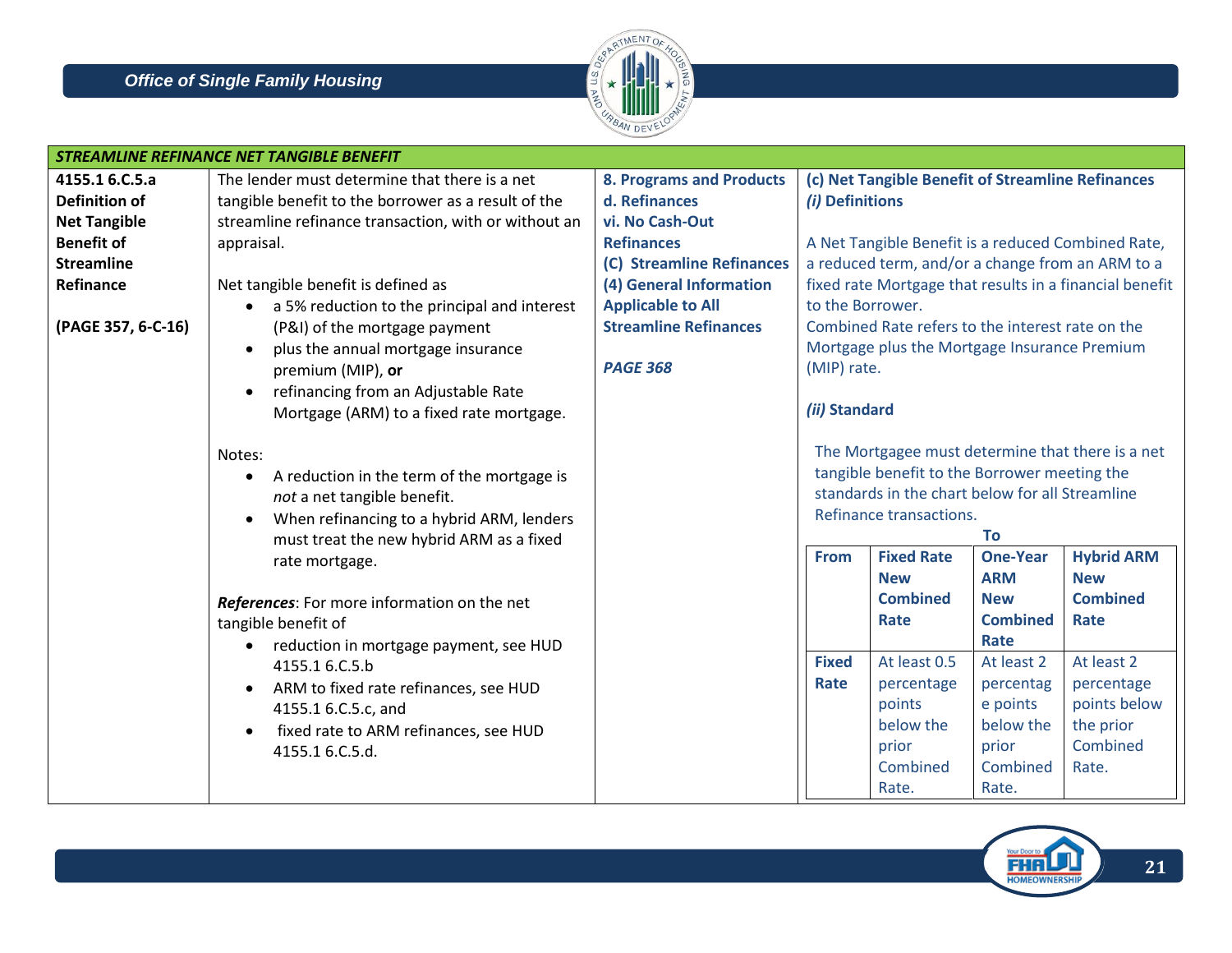

| 4155.1 6.C.5.b      | To qualify as a net tangible benefit, the new       |               |                   | To              |                   |
|---------------------|-----------------------------------------------------|---------------|-------------------|-----------------|-------------------|
| <b>Net Tangible</b> | mortgage payment (P&I plus MIP) must be at least    | <b>From</b>   | <b>Fixed Rate</b> | <b>One-Year</b> | <b>Hybrid ARM</b> |
| <b>Benefit of</b>   | 5% lower than the mortgage payment of the loan      |               | <b>New</b>        | <b>ARM</b>      | <b>New</b>        |
| <b>Reduction in</b> | being refinanced.                                   |               | <b>Combined</b>   | <b>New</b>      | <b>Combined</b>   |
| <b>Mortgage</b>     |                                                     |               | Rate              | <b>Combined</b> | Rate              |
| <b>Payment from</b> | Note: This requirement applies when refinancing     |               |                   | Rate            |                   |
| <b>Streamline</b>   | from                                                | Any           | No more           | At least 1      | At least 1        |
| Refinance           | fixed rate to fixed rate<br>$\bullet$               | <b>ARM</b>    | than 2            | percentag       | percentage        |
|                     | ARM to ARM<br>$\bullet$                             | <b>With</b>   | percentage        | e point         | point below       |
|                     | Graduated Payment Mortgage (GPM) to<br>$\bullet$    | <b>Less</b>   | points            | below the       | the prior         |
|                     | ARM                                                 | <b>Than</b>   | above the         | prior           | Combined          |
|                     | GPM to fixed rate<br>$\bullet$                      | 15            | prior             | Combined        | Rate.             |
|                     | 203(k) to 203(b), and<br>$\bullet$                  | <b>Month</b>  | Combined          | Rate.           |                   |
|                     | 235 to 203(b).<br>$\bullet$                         | s to          | Rate.             |                 |                   |
|                     |                                                     | <b>Next</b>   |                   |                 |                   |
|                     | References: For additional information on           | <b>Payme</b>  |                   |                 |                   |
|                     | ARM to ARM refinancing, see HUD 4155.1<br>$\bullet$ | nt            |                   |                 |                   |
|                     | 6.C.4.d                                             | Chang         |                   |                 |                   |
|                     | fixed rate to ARM refinancing, see HUD              | e Date        |                   |                 |                   |
|                     | 4155.1 6.C.5.d                                      | Any           | No more           | At least 2      | At least 1        |
|                     | GPM to ARM refinancing, see HUD 4155.1<br>$\bullet$ | <b>ARM</b>    | than 2            | percentag       | percentage        |
|                     | 6.C.4.h                                             | <b>With</b>   | percentage        | e points        | point below       |
|                     | GPM to fixed rate refinancing, see HUD<br>$\bullet$ | <b>Greate</b> | points            | below the       | the prior         |
|                     | 4155.1 6.C.4.g                                      | r Than        | above the         | prior           | Combined          |
|                     | 203(k) to 203(b) refinancing, see HUD<br>$\bullet$  | <b>or</b>     | prior             | Combined        | Rate.             |
|                     | 4155.1 6.C.4.i, and                                 | <b>Equal</b>  | Combined          | Rate.           |                   |
|                     | 235 to 203(b) refinancing, see HUD 4155.1           | to 15         | Rate.             |                 |                   |
|                     | $6.C.4.$ j.                                         | <b>Month</b>  |                   |                 |                   |
|                     |                                                     | s to          |                   |                 |                   |
|                     |                                                     | <b>Next</b>   |                   |                 |                   |
| 4155.1 6.C.5.c      | The table below provides the net tangible benefit   | <b>Payme</b>  |                   |                 |                   |

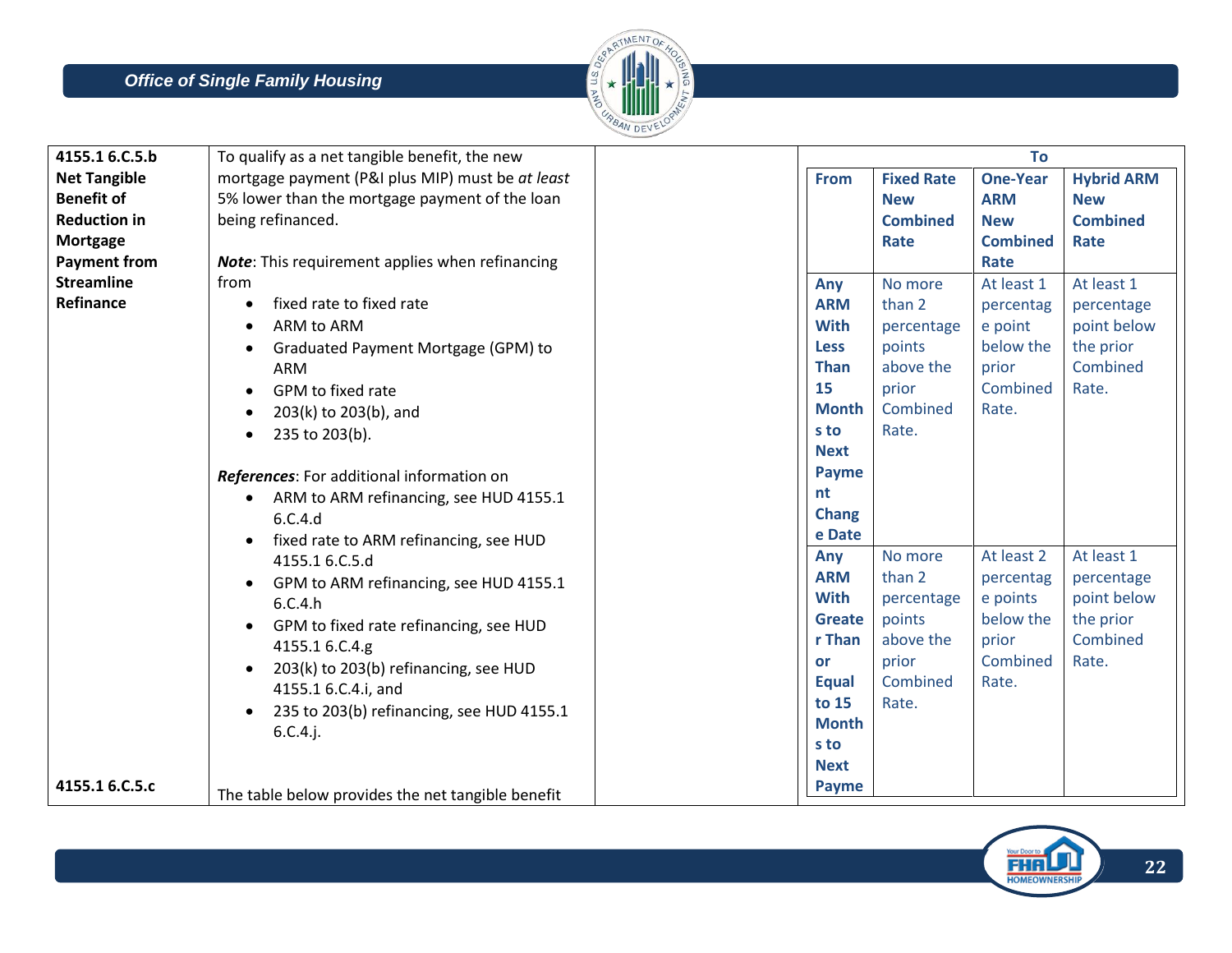

| <b>Net Tangible</b>   |                             | requirements for various types of ARM refinances.              | nt           |                                          |                                |                                          |
|-----------------------|-----------------------------|----------------------------------------------------------------|--------------|------------------------------------------|--------------------------------|------------------------------------------|
| <b>Benefit of ARM</b> |                             |                                                                | <b>Chang</b> |                                          |                                |                                          |
| Refinance             | <b>Type of ARM</b>          | <b>Requirement to Establish Net</b>                            | e Date       |                                          |                                |                                          |
|                       | Refinance                   | <b>Tangible Benefit</b>                                        |              |                                          |                                |                                          |
|                       | One-Year ARM                | New interest rate must be no                                   |              | <b>Reduction in Term</b>                 |                                |                                          |
|                       | to Fixed                    | greater than two percentage                                    |              | The net tangible benefit test is met if: |                                |                                          |
|                       | Rate Refinance              | points above the current                                       |              | the mortgage term is reduced;            |                                |                                          |
|                       |                             | interest rate of the existing                                  |              |                                          |                                | the new interest rate does not exceed    |
|                       |                             | ARM.                                                           |              |                                          | the current interest rate; and |                                          |
|                       | One-Year ARM                | Reduction of at least 5% of P&I                                |              |                                          |                                | the combined principal, interest and MIP |
|                       | to One-                     | and MIP.                                                       |              |                                          |                                | payment of the new Mortgage does not     |
|                       | Year ARM                    |                                                                |              |                                          |                                | exceed the combined principal, interest  |
|                       | Refinance                   |                                                                |              |                                          |                                | and MIP of the refinanced Mortgage by    |
|                       | One-Year ARM                | New interest rate must be at                                   |              | more than \$50.                          |                                |                                          |
|                       | to Hybrid                   | least two percentage points                                    |              |                                          |                                |                                          |
|                       | <b>ARM Refinance</b>        | below the current interest rate                                |              |                                          |                                |                                          |
|                       |                             | of the ARM.                                                    |              |                                          |                                |                                          |
|                       | Hybrid ARM                  | Reduction of at least 5% of P&I                                |              |                                          |                                |                                          |
|                       | (during Fixed               | and MIP.                                                       |              |                                          |                                |                                          |
|                       | Period) to Fixed            |                                                                |              |                                          |                                |                                          |
|                       | Rate                        |                                                                |              |                                          |                                |                                          |
|                       | Refinance                   |                                                                |              |                                          |                                |                                          |
|                       | Hybrid ARM                  | New interest rate must be at                                   |              |                                          |                                |                                          |
|                       | (during Fixed               | least two percentage points<br>below the current interest rate |              |                                          |                                |                                          |
|                       | Period) to One-<br>Year ARM | of the ARM.                                                    |              |                                          |                                |                                          |
|                       |                             | Reduction of at least 5% of P&I                                |              |                                          |                                |                                          |
|                       | Hybrid ARM<br>(during Fixed | and MIP.                                                       |              |                                          |                                |                                          |
|                       | Period) to                  |                                                                |              |                                          |                                |                                          |
|                       | Hybrid ARM                  |                                                                |              |                                          |                                |                                          |
|                       | <b>Hybrid ARM</b>           | New interest rate must be no                                   |              |                                          |                                |                                          |
|                       |                             |                                                                |              |                                          |                                |                                          |